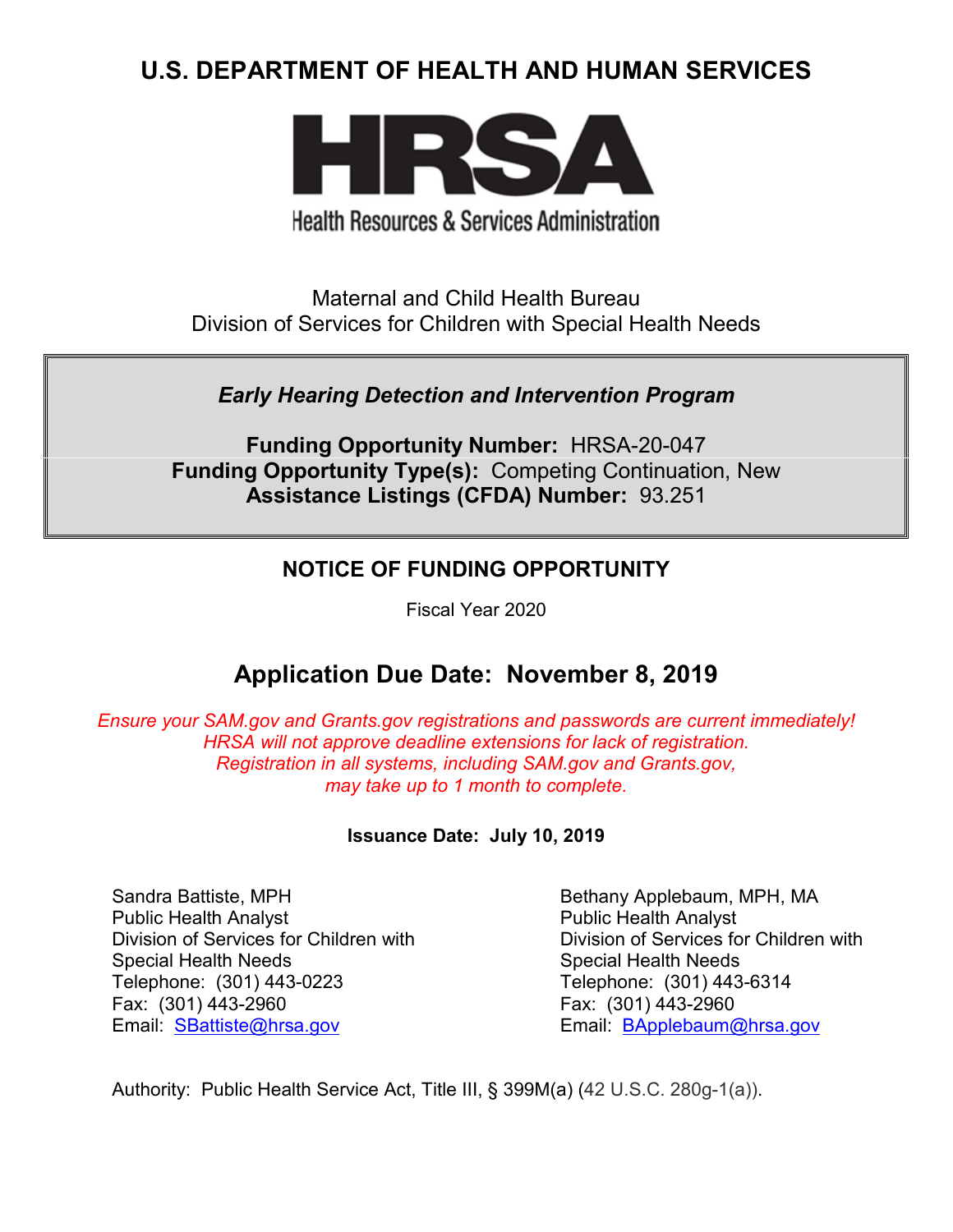# **EXECUTIVE SUMMARY**

The Health Resources and Services Administration (HRSA) is accepting applications for fiscal year (FY) 2020 for the Early Hearing Detection and Intervention (EHDI) Program. The purpose of this program is to support comprehensive and coordinated state and territory EHDI systems of care so families with newborns, infants, and young children up to 3 years of age who are deaf or hard-of-hearing (DHH) receive appropriate and timely services that include hearing screening, diagnosis, and early intervention (EI).

The FY 2020 President's Budget does not request funding for this program. This notice is a contingency action taken to ensure that, should funds become available for this purpose, HRSA can process applications and award funds in a timely manner. You should note that this program may be cancelled prior to award.

| <b>Funding Opportunity Title:</b>         | Early Hearing Detection and Intervention                                                                                                                                                                                                                                                                                                                                                                                                                                                                                                                                                                                                                                   |  |
|-------------------------------------------|----------------------------------------------------------------------------------------------------------------------------------------------------------------------------------------------------------------------------------------------------------------------------------------------------------------------------------------------------------------------------------------------------------------------------------------------------------------------------------------------------------------------------------------------------------------------------------------------------------------------------------------------------------------------------|--|
|                                           | Program                                                                                                                                                                                                                                                                                                                                                                                                                                                                                                                                                                                                                                                                    |  |
| <b>Funding Opportunity Number:</b>        | <b>HRSA-20-047</b>                                                                                                                                                                                                                                                                                                                                                                                                                                                                                                                                                                                                                                                         |  |
| Due Date for Applications:                | November 8, 2019                                                                                                                                                                                                                                                                                                                                                                                                                                                                                                                                                                                                                                                           |  |
| <b>Anticipated Total Annual Available</b> | \$13,865,000                                                                                                                                                                                                                                                                                                                                                                                                                                                                                                                                                                                                                                                               |  |
| FY 2020 Funding:                          |                                                                                                                                                                                                                                                                                                                                                                                                                                                                                                                                                                                                                                                                            |  |
| Estimated Number and Type of Award(s):    | Up to 59 grants                                                                                                                                                                                                                                                                                                                                                                                                                                                                                                                                                                                                                                                            |  |
| <b>Estimated Award Amount:</b>            | Up to \$235,000 per year subject to the<br>availability of appropriated funds                                                                                                                                                                                                                                                                                                                                                                                                                                                                                                                                                                                              |  |
| <b>Cost Sharing/Match Required:</b>       | No                                                                                                                                                                                                                                                                                                                                                                                                                                                                                                                                                                                                                                                                         |  |
| Period of Performance:                    | April 1, 2020 through March 31, 2024<br>(4 years)                                                                                                                                                                                                                                                                                                                                                                                                                                                                                                                                                                                                                          |  |
| Eligible Applicants:                      | Any state, including the District of<br>Columbia, Guam, the Commonwealth of<br>Puerto Rico, the Northern Mariana<br>Islands, the Virgin Islands, American<br>Samoa, and the jurisdictions<br>encompassing the former Trust Territory<br>of the Pacific Islands; or any domestic<br>public or private entity, including an<br>Indian tribe or tribal organization (as<br>those terms are defined at 25 U.S.C.<br>450(b)) is eligible to apply. Domestic<br>faith-based and community-based<br>organizations are also eligible to apply.<br>(45 CFR § 75.218).<br>See Section III.1 of this notice of funding<br>opportunity (NOFO) for complete<br>eligibility information. |  |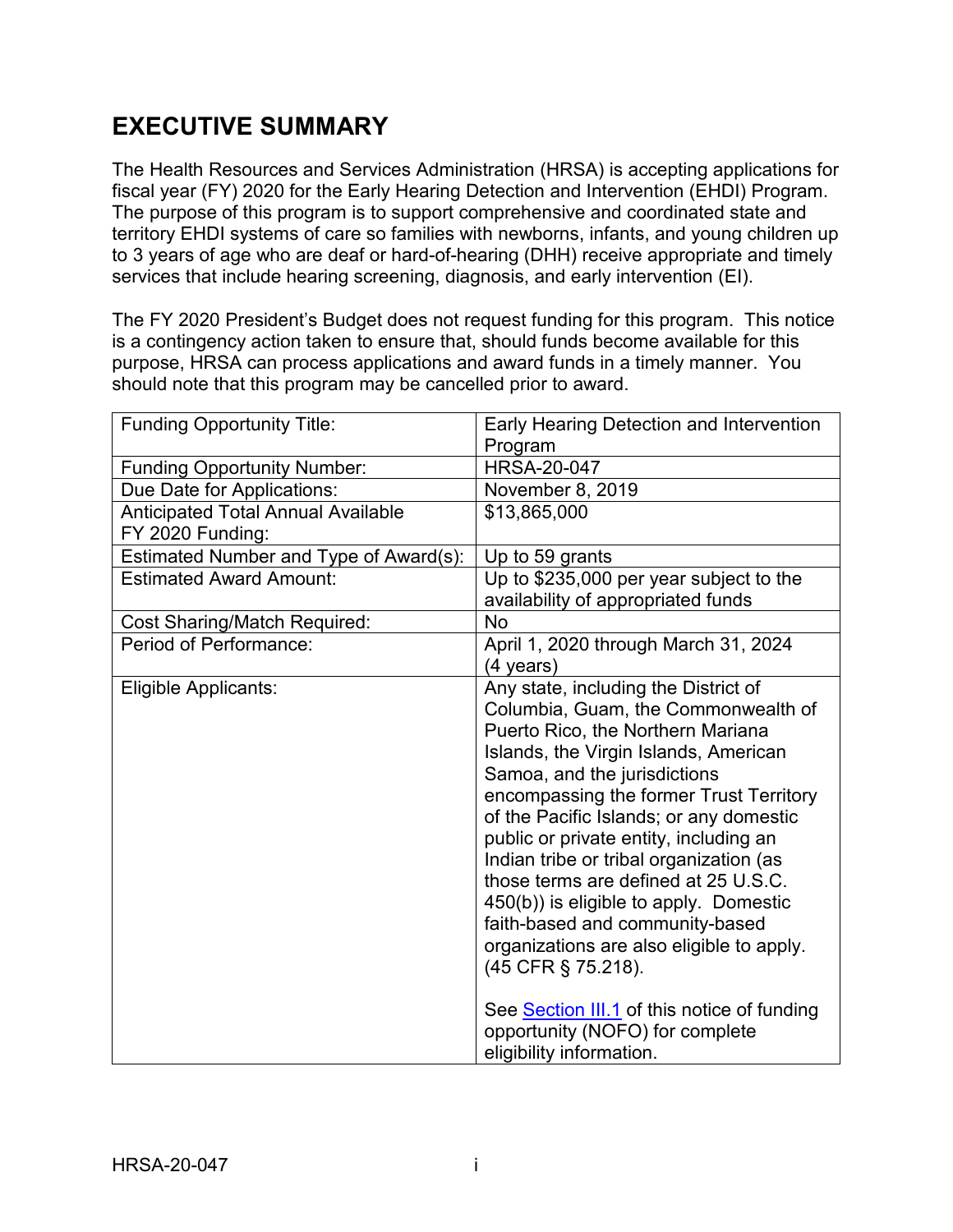## **Application Guide**

You (the applicant organization/agency) are responsible for reading and complying with the instructions included in HRSA's *SF-424 Application Guide,* available online at [http://www.hrsa.gov/grants/apply/applicationguide/sf424guide.pdf,](http://www.hrsa.gov/grants/apply/applicationguide/sf424guide.pdf) except where instructed in this NOFO to do otherwise.

#### **Technical Assistance**

HRSA has scheduled the following technical assistance:

*Webinar*

Day and Date: Wednesday, July 31, 2019 Time: 2 p.m. – 4 p.m. Call-In Number: 1-888-889-2042 Participant Code: 1398484 Weblink: **<https://hrsa.connectsolutions.com/hrsa-20-047-ta/>**

HRSA will record the webinar and make it available at: [https://mchb.hrsa.gov/fundingopportunities/default.aspx.](https://mchb.hrsa.gov/fundingopportunities/default.aspx)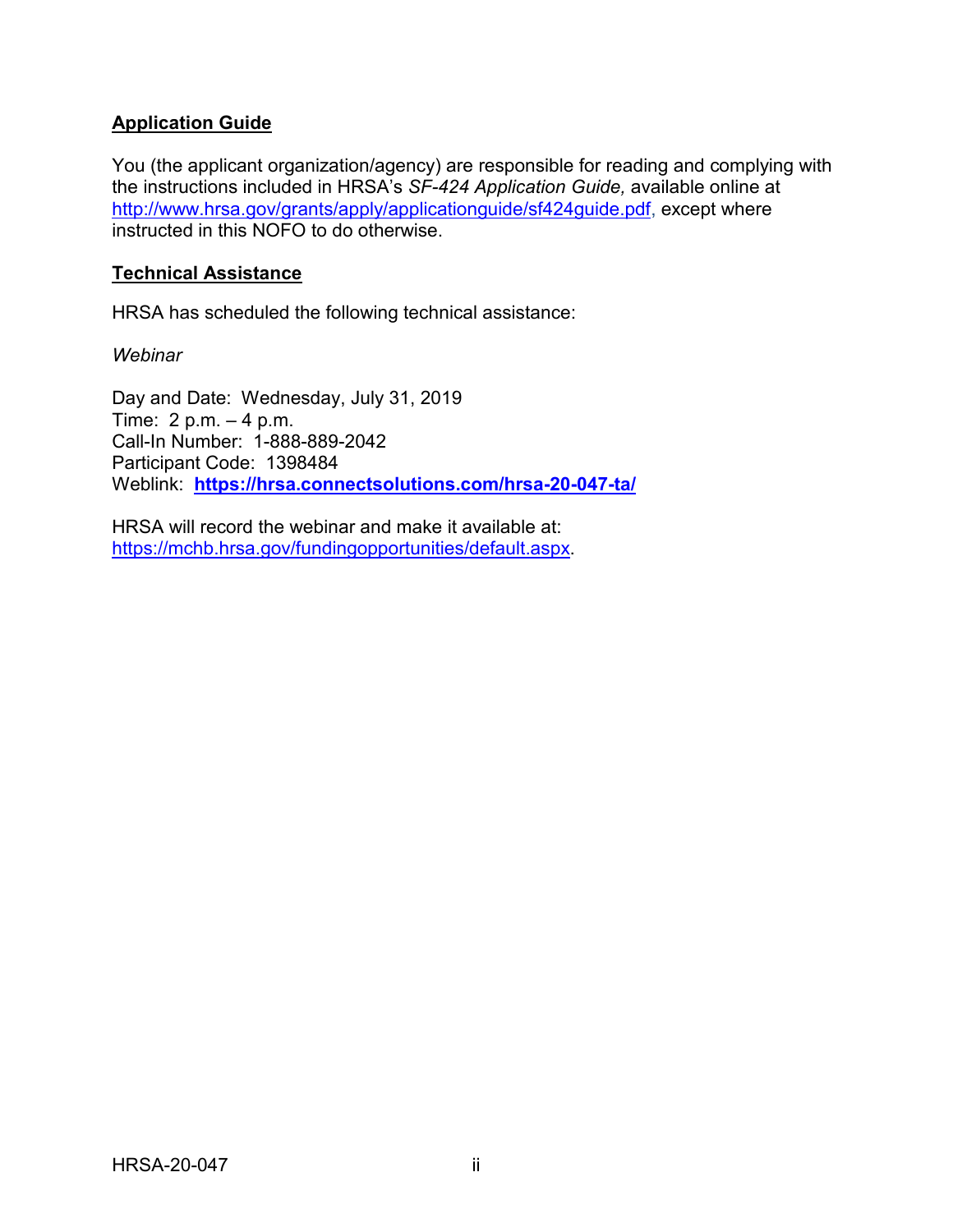# **Table of Contents**

| i.<br>ii.<br>V.<br>3. DUN AND BRADSTREET DATA UNIVERSAL NUMBERING SYSTEM (DUNS) NUMBER AND |  |
|--------------------------------------------------------------------------------------------|--|
|                                                                                            |  |
|                                                                                            |  |
|                                                                                            |  |
|                                                                                            |  |
|                                                                                            |  |
|                                                                                            |  |
|                                                                                            |  |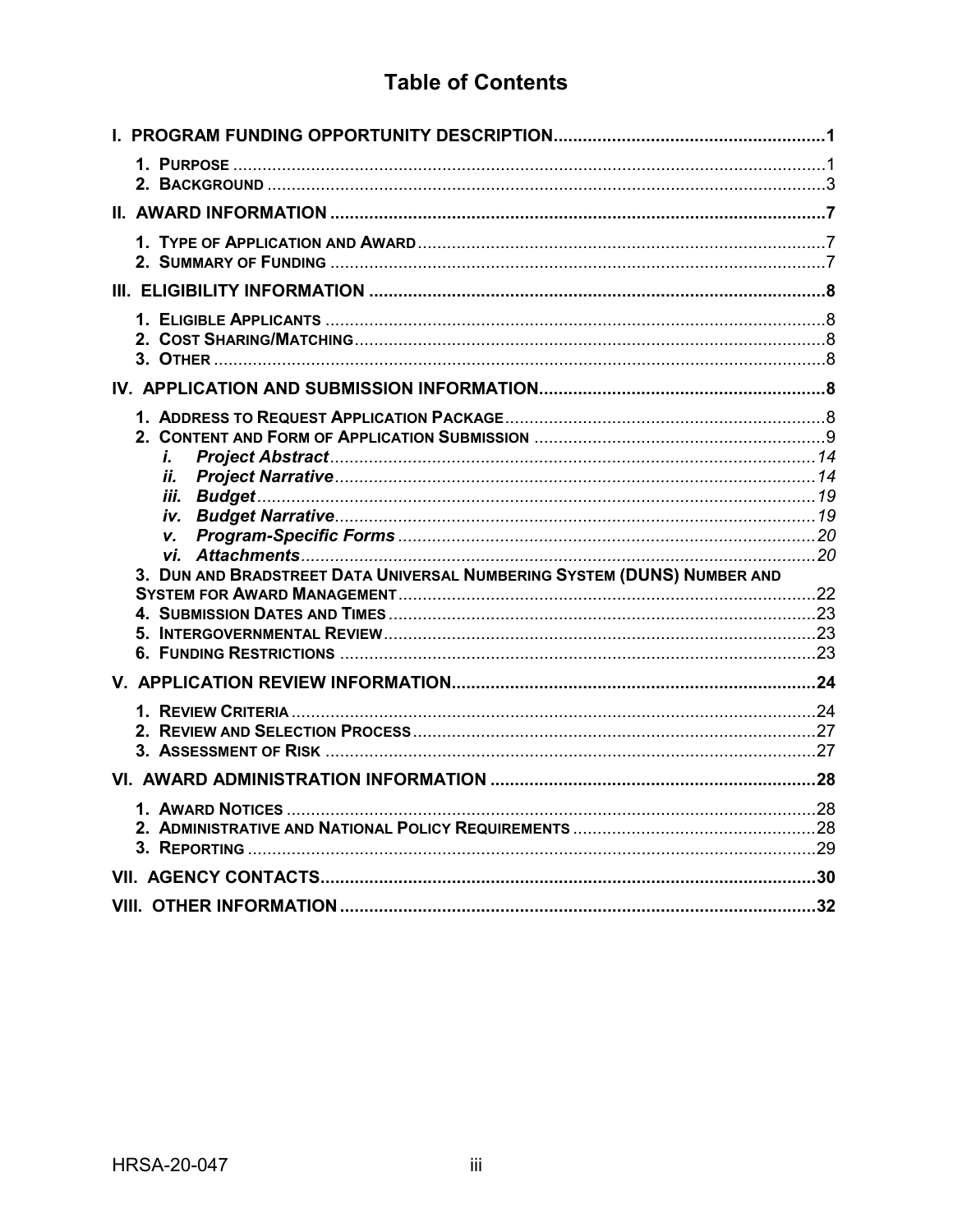# <span id="page-4-0"></span>**I. Program Funding Opportunity Description**

## <span id="page-4-1"></span>**1. Purpose**

This notice announces the opportunity to apply for funding under the Early Hearing Detection and Intervention (EHDI) Program. The purpose of this program is to support comprehensive and coordinated state and territory  $EHDI$  systems of care<sup>[1](#page-4-2)</sup> so families with newborns, infants, and young children up to 3 years of age<sup>[2](#page-4-3)</sup> who are deaf or hard-of-hearing (DHH)<sup>[3](#page-4-4)</sup> receive appropriate and timely services that include hearing screening<sup>[4](#page-4-5)</sup>, diagnosis, and early intervention  $(EI)$ .

In alignment with the Early Hearing Detection and Intervention Act of 2017, this funding opportunity will support EHDI systems of care within states and territories to:

- Lead efforts to engage all EHDI system stakeholders at the state/territory level to improve developmental outcomes of children who are DHH;
- Provide a coordinated infrastructure to:
	- $\circ$  Ensure that newborns are screened by 1 month of age, diagnosed by 3 months of age, and enrolled in EI by 6 months of age (1-3-6 recommendations $5$ ); and
	- o Reduce loss to follow-up/loss to documentation.
- Identify ways to expand state/territory capacity to support hearing screening in young children up to 3 years of age;
- Strengthen capacity to provide family support<sup>[6](#page-4-7)</sup> and engage families with children who are DHH and adults who are DHH throughout the EHDI system;
- Engage, educate, and train health professionals and service providers in the EHDI system about the 1-3-6 recommendations; the need for hearing screening up to age 3, the benefits of a family-centered medical home and the importance of communicating accurate, comprehensive, up-to-date, evidence-based information to families to facilitate the decision-making process; and
- Facilitate improved coordination of care and services for children who are DHH and their families through the development of mechanisms for formal

 $\overline{a}$ 

<span id="page-4-2"></span><sup>1</sup> For the purposes of this NOFO, the EHDI system of care refers to families, consumers, providers, services, and programs that work towards developing coordinated and comprehensive state and territory systems so that families with newborns, infants, and young children who are deaf or hard of hearing receive appropriate and timely services that include hearing screening, diagnosis, and intervention. <sup>2</sup> For the purposes of this funding opportunity, "children" are defined as all newborns, infants, and young children up to the age of 3.

<span id="page-4-4"></span><span id="page-4-3"></span><sup>3</sup> For the purposes of this funding opportunity, "deaf" and "hard of hearing" or "DHH" are used in this document to represent the entire spectrum of children with varying hearing levels (from mild to profound) and laterality, and is intended to be inclusive of those who have other disabilities and/or conditions. <sup>4</sup> For the purposes of this funding opportunity, the term hearing screening refers to the process of initial screening, diagnosis, and enrollment into early intervention (EI) services.

<span id="page-4-6"></span><span id="page-4-5"></span><sup>5</sup> Joint Committee on Infant Hearing, (2007) Year 2007 Position Statement: Principles and Guidelines for Early Hearing Detection and Intervention Programs. Pediatrics Oct 2007, 120 (4) 898-921; DOI: 10.1542/peds.2007–2333.

<span id="page-4-7"></span> $6$  For the purposes of this funding opportunity, family support is defined as "the practices that ensure that the holistic nature of the process for families is sustained through the timelines, policies, and procedures by the varying entities that the family encounters through hearing screening, diagnosis, EI, and beyond." See the [Background](#page-6-0) section of this NOFO for the full citation.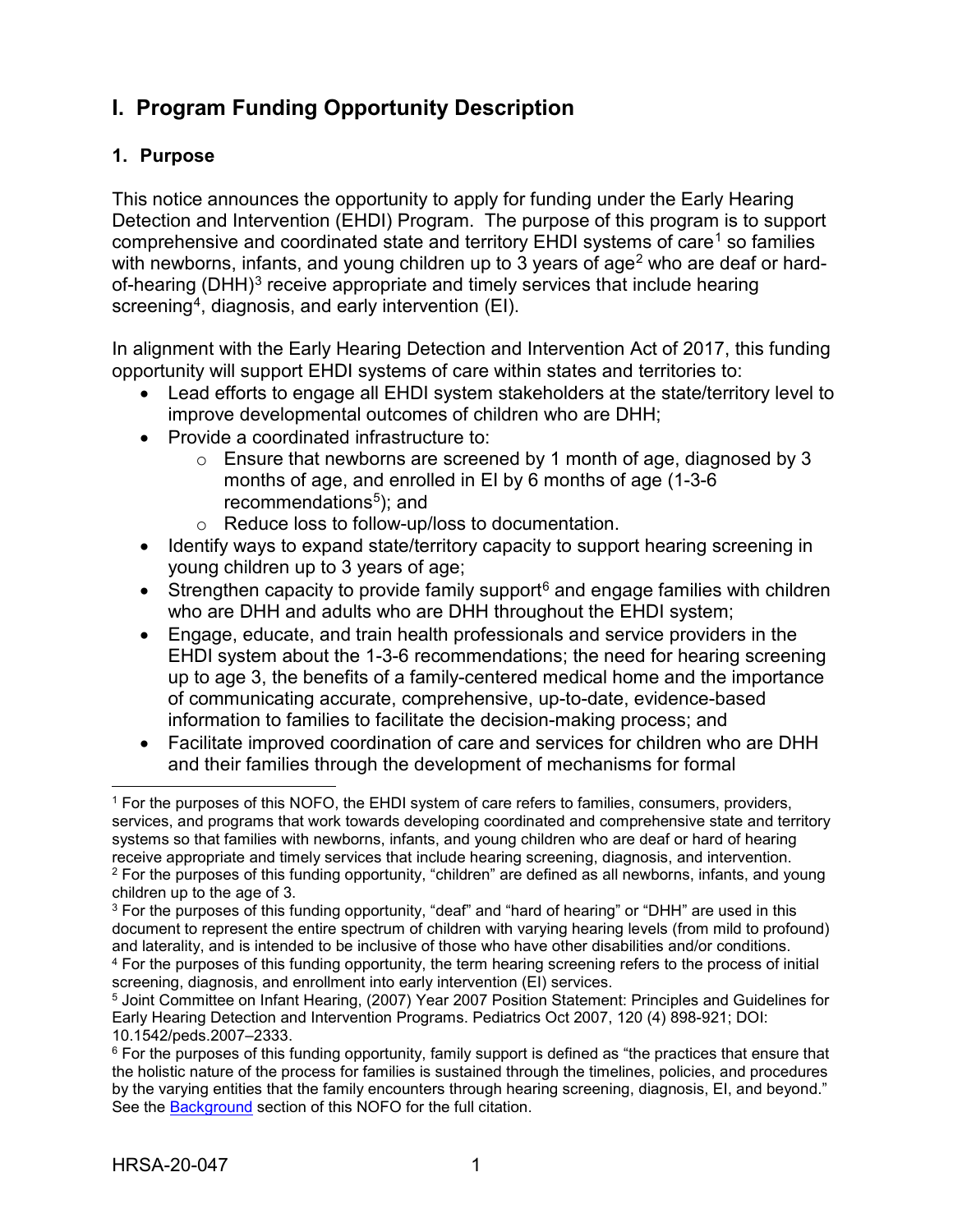communication, training, referrals, and/or data sharing between the state/territory EHDI Program and the Individuals with Disabilities Education Act (IDEA) Program for Infants and Toddlers with Disabilities (Part C) Program.<sup>[7](#page-5-0)</sup>

## **Program Goal**

HRSA supports EHDI systems at the national, state/territory, and local levels through a coordinated portfolio of programs.[8](#page-5-1) The goal of this funding opportunity is to support the development of state/territory programs and systems of care to ensure that children who are DHH are identified through newborn, infant, and early childhood hearing screening and receive diagnosis and appropriate early intervention to optimize language, literacy, cognitive, social, and emotional development.

## **Program Objectives**

The recipient is funded to achieve, collect, and report on the following program objectives:

By March 2024:

*Using the state/territory's data from the 2017 CDC (Centers for Disease Control and Prevention) EHDI Hearing Screening and Follow-up Survey (HSFS) as baseline data:* 

- Increase by 1 percent from baseline per year, or achieve at least a 95 percent screening rate, whichever is less, the number of infants that completed a newborn hearing screen no later than 1 month of age. $^9$  $^9$
- Increase by 10 percent from baseline, or achieve a minimum rate of 85 percent, the number of infants that completed a diagnostic audiological evaluation no later than 3 months of age.  $10<sup>10</sup>$  $10<sup>10</sup>$
- Increase by 15 percent from baseline, or achieve a minimum rate of 80 percent, the number of infants identified to be DHH that are enrolled in EI services no later than 6 months of age.  $11$

*Using data collected from year 1 as baseline data:*

- Increase by 20 percent from baseline the number of families enrolled in family-tofamily support services by no later than 6 months of age.
- Increase by 10 percent the number of families enrolled in DHH adult-to-family support services by no later than 9 months of age.
- Increase by 10 percent the number of health professionals and service providers trained on key aspects of the EHDI Program.

## **Program Description**

For a detailed description of the program, please see [Section IV, page 9.](#page-12-1)

<span id="page-5-0"></span> $\overline{a}$ <sup>7</sup> IDEA Part C assists states in operating a comprehensive statewide program of EI services for infants and toddlers with disabilities, including children who have been identified as DHH, from birth through 2<br>years of age, and their families. For more information, see http://ectacenter.org/partc/partc.asp.

<span id="page-5-1"></span><sup>&</sup>lt;sup>8</sup> For more information, see https://mchb.hrsa.gov/maternal-child-health-initiatives/early-hearing-<br>detection-and-intervention.html.

<span id="page-5-2"></span> $\overline{9}$  Denominator is total live births for reporting year.

<span id="page-5-3"></span><sup>10</sup> Denominator is total not pass most recent/final screen.

<span id="page-5-4"></span><sup>&</sup>lt;sup>11</sup> Denominator is total diagnosed with permanent hearing loss.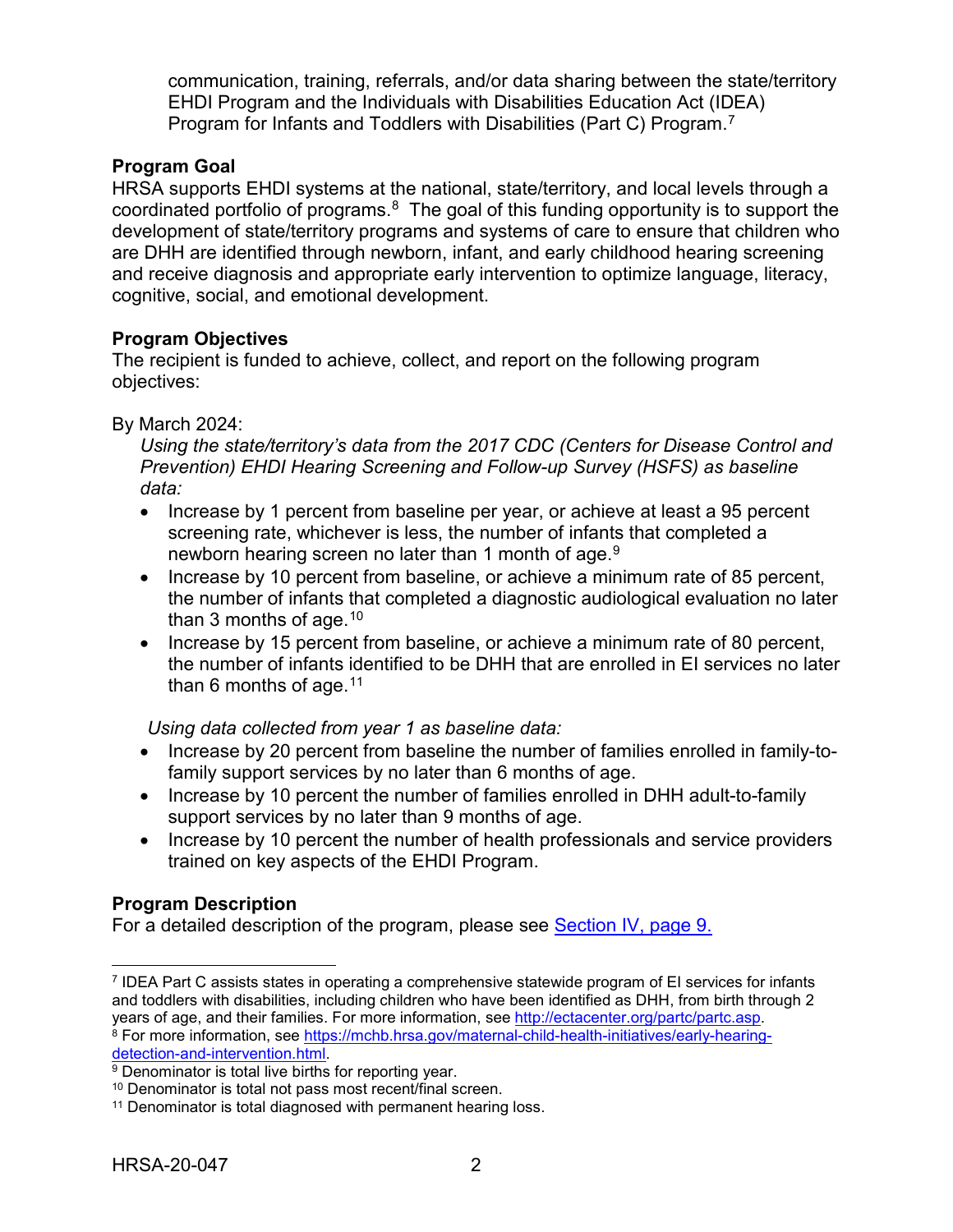## <span id="page-6-0"></span>**2. Background**

This program is authorized by the Public Health Service Act, Title III, § 399M(a) (42 U.S.C. 280g-1(a))

Approximately 1.7 of every  $1,000^{12}$  $1,000^{12}$  $1,000^{12}$  U.S. newborns are documented as being identified early as congenitally DHH. Children continue to be identified as DHH through early childhood and by kindergarten the prevalence of children identified as DHH is estimated to increase to 6 of every 1,000<sup>[13](#page-6-2)</sup> children. When children who are DHH are identified early and provided timely and appropriate intervention services, they demonstrate better outcomes than later-identified children in the areas of vocabulary development, <sup>14</sup> receptive language,[15](#page-6-4),[16,](#page-6-5)[17](#page-6-6),[18](#page-6-7) expressive language,[19](#page-6-8),[20](#page-6-9) and social-emotional development.[21](#page-6-10),[22](#page-6-11) To reduce risks for developmental delays in children who are DHH, experts recommend following the 1-3-6 recommendations: all infants have their hearing screened no later than 1 month of age; for those infants who do not pass the initial newborn hearing screen, a diagnostic audiological evaluation should be completed no later than 3 months of age; and infants confirmed to be DHH should be referred for enrollment in EI services no later than 6 months of age.<sup>[23](#page-6-12)</sup> To promote healthy child development pediatric health supervision guidelines call for hearing screening based on

<span id="page-6-1"></span> $\overline{a}$ <sup>12</sup> Centers for Disease Control and Prevention (2018, September 10). Annual Data Early Hearing Detection and Intervention (EHDI) Program. Retrieved from: <https://www.cdc.gov/ncbddd/hearingloss/ehdi-data.html>

<span id="page-6-2"></span><sup>&</sup>lt;sup>13</sup> Northern JL, Downs MP. Hearing in children. 5th Ed. Chapter 1, Hearing and hearing loss in children. Baltimore: Williams and Wilkins; 2002.

<span id="page-6-3"></span><sup>14</sup> Mayne AM, Yoshinaga-Itano C, Sedey AL, Carey A. Expressive vocabulary development of infants and toddlers who are deaf or hard of hearing. Volta Rev. 1998;100(5):1-28.

<span id="page-6-4"></span><sup>15</sup> Yoshinaga-Itano C, Baca RL, Sedey AL. Describing the trajectory of language development in the presence of severe-to-profound hearing loss: a closer look at children with cochlear implants versus hearing aids. Otol Neurotol. 2010;31(8):1268-1274. doi:10.1097/MAO.0b013e3181f1ce07.

<span id="page-6-5"></span><sup>16</sup> Watkin P, McCann D, Law C, et al. Language ability in children with permanent hearing impairment: the influence of early management and family participation. Pediatrics. 2007;120(3):e694-e701. doi:10.1542/peds.2006-2116.

<span id="page-6-7"></span><span id="page-6-6"></span><sup>17</sup> Kennedy CR, McCann DC, Campbell MJ, et al. Language ability after early detection of permanent childhood hearing impairment. N Engl J Med. 2006;354(20):2131-2141. doi:10.1056/NEJMoa054915. <sup>18</sup> Vohr B, Topol D, Girard N, St. Pierre L, Watson V, Tucker R. Language outcomes and service provision of preschool children with congenital hearing loss. Early Hum Dev. 2012;88(7):493-498. doi:10.1016/j.earlhumdev.2011.12.007.

<span id="page-6-8"></span><sup>19</sup> Pipp-Siegel S, Sedey AL, VanLeeuwen AM, Yoshinaga-Itano C. Mastery motivation and expressive language in young children with hearing loss. J Deaf Stud Deaf Educ. 2003;8(2):133-145.

<span id="page-6-9"></span> $20$  Watkin P, McCann D, Law C, et al. Language ability in children with permanent hearing impairment: the influence of early management and family participation. Pediatrics. 2007;120(3):e694-e701. doi:10.1542/peds.2006-2116.

<span id="page-6-10"></span><sup>&</sup>lt;sup>21</sup> Pipp-Siegel S, Sedey AL, Yoshinaga-Itano C. Predictors of parental stress in mothers of young children with hearing loss. J Deaf Stud Deaf Educ. 2002;7(1):1-17. doi:10.1093/deafed/7.1.1.

<span id="page-6-11"></span><sup>22</sup> Yoshinaga-Itano C, Sedey A, Coulter D, Mehl A. Language of early-and later-identified children with hearing loss. Pediatrics. 1998;102(5):1161-1171. doi:10.1542/peds.102.5.1161.

<span id="page-6-12"></span><sup>&</sup>lt;sup>23</sup> Joint Committee on Infant Hearing, (2007) Year 2007 Position Statement: Principles and Guidelines for Early Hearing Detection and Intervention Programs. Pediatrics Oct 2007, 120 (4) 898-921; DOI: 10.1542/peds.2007-2333.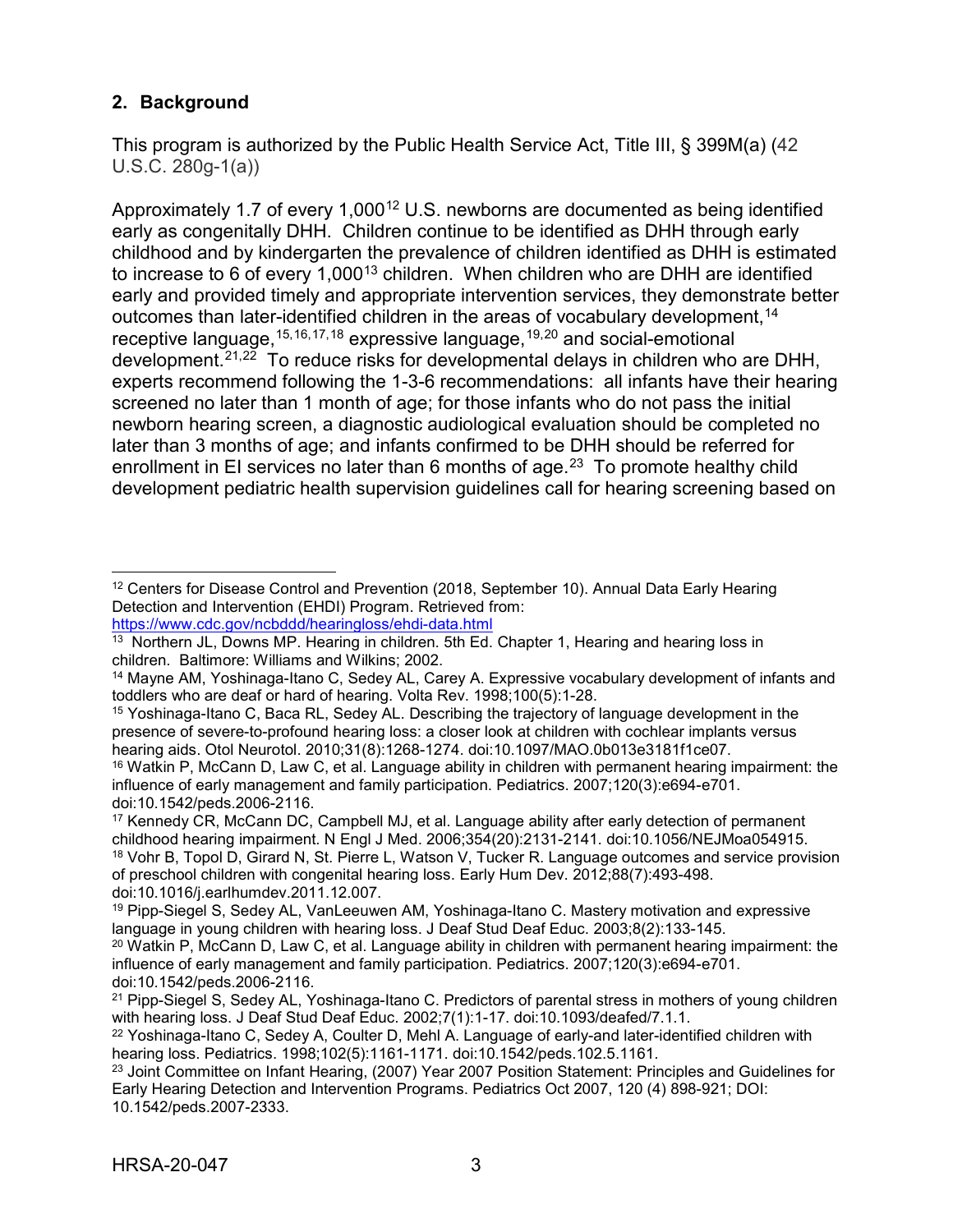risk assessment criteria or whenever parents/caregivers express concern about hearing or language development at every health supervision visit for young children.<sup>[24](#page-7-0)</sup>

## **EHDI Legislation**

Legislation first providing support for the development of state/territory newborn hearing screening and intervention systems was passed by Congress in 2000. The reauthorization of the EHDI Act of 2017, which amended the Public Health Service Act, expands the target population for hearing screening beyond newborns to include young children up to the age of 3. The EHDI legislation also supports programs and systems that "*foster family-to-family and deaf and hard-of-hearing consumer-to-family supports;"* the identification or development of educational and medical models "*to ensure that children who are identified as deaf or hard-of-hearing through screening receive followup by qualified early intervention or health care providers (including those at medical homes for children), and referrals, as appropriate to early intervention services under Part C of the IDEA"*; and encourages state agencies to *"increase the rate of such followup and referral."* Additionally, the legislation calls for ensuring information provided to families when children are identified *as deaf or hard-of-hearing* is *"accurate, comprehensive, up-to-date, and evidence-based as appropriate to allow families to make important decisions for their children in a timely manner."* [25](#page-7-1)

## **Family Engagement and Education**

Family engagement is defined as "patients, families, their representatives, and health professionals working in active partnership at various levels across the health care system to improve health and health care."<sup>[26](#page-7-2)</sup> Family engagement improves quality of care, patient and family satisfaction, and families' communication and relationships with health care providers. It also reduces health care costs and parent/caregiver anxieties. [27](#page-7-3)

Families need to be empowered and involved in the development of systems to ensure their needs and those of their newborns, infants, and children who are DHH, are addressed. Well-informed families are better able to make decisions to support their family and to lead the healthy development of their children who are DHH. The information provided to families should not only be high quality, "*accurate, comprehensive, up-to-date, and evidence-based,*"[28](#page-7-4) but it should be communicated in a

<span id="page-7-0"></span> $\overline{a}$ <sup>24</sup> Hagan et al. *Bright Futures: Guidelines for Health Supervision of Infants, Children, and Adolescents*, Bright Futures/American Academy of Pediatrics, 2017: 286-287.

<span id="page-7-1"></span><sup>&</sup>lt;sup>25</sup> Early Hearing Detection and Intervention Act of 2017, Public Health Service Act, Title III, Section 399M (as added by P.L. 106-310, Sec. 702; as amended by P.L. 111-337 and P.L. 115-71. Retrieved from: [https://www.congress.gov/115/plaws/publ71/PLAW-115publ71.pdf.](https://www.congress.gov/115/plaws/publ71/PLAW-115publ71.pdf)

<span id="page-7-2"></span><sup>26</sup> Carman, K.L., Dardess, P., Maurer, M., Sofaer, S., Adams, K., Bechtel, C., & Sweeney, J. (2013). Patient and family engagement: A framework for understanding the elements and developing interventions and policies. Health Affairs, 32(2), 223-231).

<span id="page-7-3"></span><sup>27</sup> Marbell, P. (2017). Engaging families in improving the health care system for children with special health care needs. Lucile Packard Foundation for Children's Health.

<span id="page-7-4"></span><sup>&</sup>lt;sup>28</sup> Early Hearing Detection and Intervention Act of 2017, Public Health Service Act, Title III, Section 399M (as added by P.L. 106-310, Sec. 702; as amended by P.L. 111-337 and P.L. 115-71. Retrieved from: <https://www.congress.gov/bill/115th-congress/house-bill/1539/text>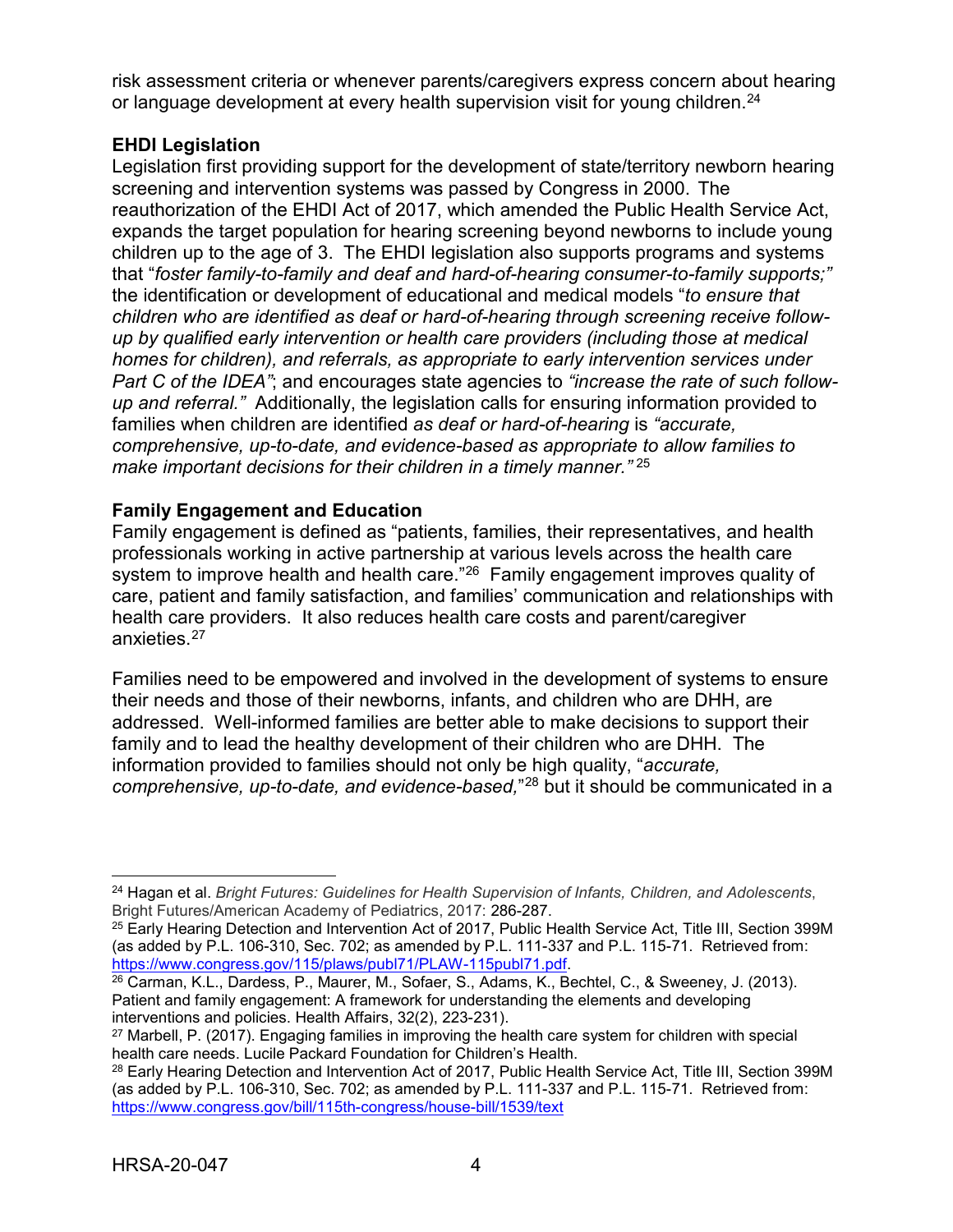timely, culturally sensitive, and understandable format at all stages of the EHDI system.<sup>[29](#page-8-0)</sup>

## **Family-to-Family and DHH Adult Consumer-to-Family Support**

Families with children who are DHH report the most valuable source of support received is specific to their child's hearing status $30$  and a preference for connecting with other families that have children who are DHH.<sup>[31](#page-8-2)</sup> A growing body of literature demonstrate that "parent-to-parent support groups provide positive assistance in managing the needs of parents with children who have disabilities and their families as they seek service for their child."[32](#page-8-3) Family support is defined as "the practices that ensure that the holistic nature of the process for families is sustained through the timelines, policies and procedures by the varying entities that the family encounters through hearing screening, diagnosis, EI, and beyond."[33](#page-8-4) Family support should come from professionals, other families who have children who are DHH, adults who are DHH, and current, up-to-date evidence-based information and resources. [34](#page-8-5)

Families with children who are DHH also benefit from access to support, mentorship, and guidance from adults who are DHH.<sup>[35](#page-8-6)</sup> However, a 2018 needs assessment revealed that of families surveyed with children who are DHH under the age of 6, only 28 percent of these families were offered formal parent-to-parent support program services, and only 27 percent of these families were offered access to an adult who is DHH as a mentor, role model, or quide.<sup>[36](#page-8-7)</sup>

#### **Provider Engagement**

According to the 2013 supplement to the 2007 Joint Commission on Infant Hearing (JCIH) Position Statement, the success of EHDI programs depends on families working in partnership with professionals as a well-coordinated team. Providers and professionals who interact with families at the time of diagnosis should be providing families comprehensive, evidence-based information as noted in the legislation. In

<span id="page-8-0"></span> $\overline{a}$ <sup>29</sup> Joint Committee on Infant Hearing. (2013) Supplement to the JCIH 2007 Position Statement: Principles and Guidelines for Early Intervention after Confirmation that a Child is Deaf or Hard of Hearing. *Pediatrics.* Retrieved from:<https://pediatrics.aappublications.org/content/131/4/e1324>*.*

<span id="page-8-1"></span><sup>&</sup>lt;sup>30</sup> Jackson, C.W. (2011). Family supports and resources for parents of children who are deaf or hard of hearing. Am Ann Deaf, 156(4) 343-362.

<span id="page-8-2"></span><sup>&</sup>lt;sup>31</sup> Family Leadership in Language and Learning (2018). Needs Assessment Report. Retrieved from: https://www.handsandvoices.org/fl3/resources/docs/HV-FL3\_NeedsAssessment\_19Jul2018\_Final-<br>opt.pdf.

<span id="page-8-3"></span><sup>32</sup> Henderson, R.J., Johnson, A., and Moodie S., Parent-to-Parent Support for Parents With Children Who are Deaf or Hard of Hearing: A Conceptual Framework. Am Jour of Audiology. 2014.

<span id="page-8-4"></span><sup>33</sup> Global Coalition of Parents of Deaf/Hard of Hearing Children (2010). Position Statement and Recommendations for Family Support in the Development of Newborn Hearing Screening Systems (NHS)/Early Hearing Detection and Intervention (EHDI) Systems Worldwide.

<span id="page-8-5"></span><sup>34</sup> Global Coalition of Parents of Deaf/Hard of Hearing Children (2010). Position Statement and Recommendations for Family Support in the Development of Newborn Hearing Screening Systems (NHS)/Early Hearing Detection and Intervention (EHDI) Systems Worldwide

<span id="page-8-6"></span><sup>35</sup> Watkins S, Pittman P, Walden B. The Deaf Mentor Experimental Project for young children who are deaf and their families. Am Ann Deaf. 1998; 143(1):29-34.

<span id="page-8-7"></span><sup>36</sup> Family Leadership in Language and Learning (2018). Needs Assessment Report. Retrieved from: [https://www.handsandvoices.org/fl3/resources/docs/HV-FL3\\_NeedsAssessment\\_19Jul2018\\_Final](https://www.handsandvoices.org/fl3/resources/docs/HV-FL3_NeedsAssessment_19Jul2018_Final-opt.pdf)[opt.pdf.](https://www.handsandvoices.org/fl3/resources/docs/HV-FL3_NeedsAssessment_19Jul2018_Final-opt.pdf)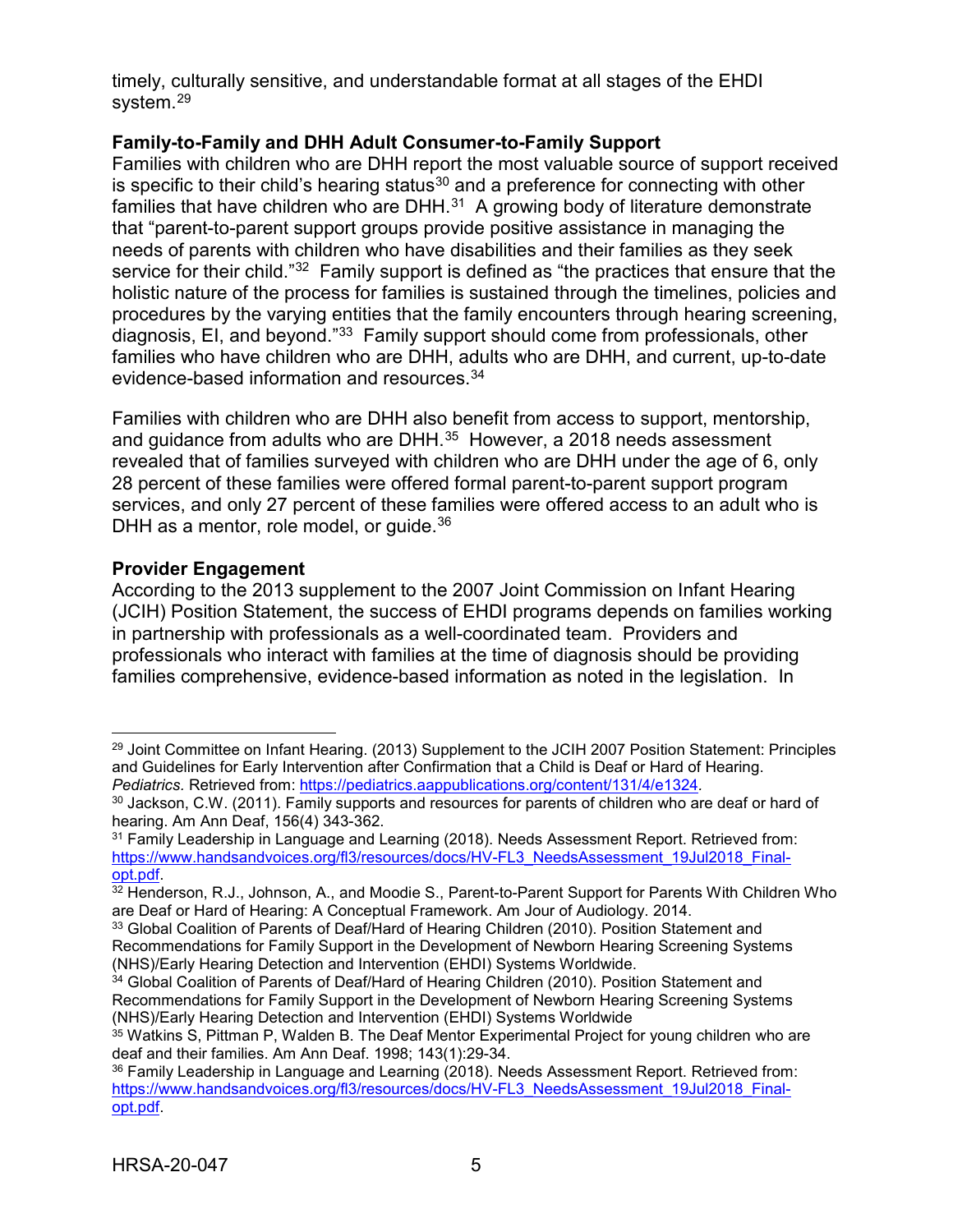addition, the child's primary care provider, that also serves as his/her medical home. $37$ plays an essential role not only in supporting the family, but also in monitoring the child's developmental skills, the coordination of specialty and service referrals, and the assurance of timely follow-up and educational interventions. However, pediatric primary care providers do not always receive newborn hearing screening results or provide active referrals to audiologists for young children when there are concerns from the parents and caregivers. Continued development of an integrated health information system and implementation of evidence-informed strategies for data sharing and linkage will allow for important health information to be consolidated and shared among the professionals involved in the child's medical home. This approach not only promotes parents as partners in decision making but fosters coordinated, ongoing, and comprehensive care in the medical home.

## **Progress to Date**

HRSA has supported U.S. state and territory EHDI systems since 2000; however, the Centers for Disease Control and Prevention did not begin collecting data from all states until 2008. During the years 2008 to 2016, the rate of all newborns completing a hearing screen by 1 month of age increased from 92.1 percent to 94.8 percent and the rate of those who completed a diagnostic audiological evaluation by 3 months of age increased from 68.1 percent to 75.9 percent, resulting in a total of over 48,000 infants identified as DHH.<sup>[38](#page-9-1)</sup> During this same time frame, the rate of enrollment in EI services for those identified to be DHH by 6 months of age increased from 52.8 percent to 67.3 percent. [39](#page-9-2)

Despite success in achieving near-universal newborn hearing screening rates, significant gaps remain with achieving timely diagnostic audiological evaluation and enrollment in EI services and reducing loss to follow-up and documentation (LTF/D) rates. Challenges in meeting these goals include limited family engagement, DHH-specific support services,<sup>[40](#page-9-3)</sup> parent knowledge about availability and importance of EI services,  $41$  and pediatric provider knowledge of the 1-3-6 recommendations.  $42,43$  $42,43$ Additionally, states and territories face unique, individual challenges in addressing the needs of the populations they serve, including differences in geography, race, ethnicity, disability, gender, sexual orientation, family structure, socio-economic status; limitations

<span id="page-9-0"></span> $\overline{a}$ <sup>37</sup> Joint Committee on Infant Hearing. (2013) Supplement to the JCIH 2007 Position Statement: Principles and Guidelines for Early Intervention after Confirmation that a Child is Deaf or Hard of Hearing. *Pediatrics.* 

<span id="page-9-1"></span><sup>38</sup> Centers for Disease Control and Prevention (2018, September 10). Annual Data Early Hearing Detection and Intervention (EHDI) Program. Retrieved from: [https://www.cdc.gov/ncbddd/hearingloss/ehdi-data.html.](https://www.cdc.gov/ncbddd/hearingloss/ehdi-data.html)

<span id="page-9-2"></span><sup>&</sup>lt;sup>39</sup> Centers for Disease Control and Prevention (2018, September 10). Annual Data Early Hearing Detection and Intervention (EHDI) Program. Retrieved from: [https://www.cdc.gov/ncbddd/hearingloss/ehdi-data.html.](https://www.cdc.gov/ncbddd/hearingloss/ehdi-data.html)

<span id="page-9-3"></span><sup>40</sup> Family Leadership in Language and Learning (2018). Needs Assessment Report. Retrieved from: [https://www.handsandvoices.org/fl3/resources/docs/HV-FL3\\_NeedsAssessment\\_19Jul2018\\_Final](https://www.handsandvoices.org/fl3/resources/docs/HV-FL3_NeedsAssessment_19Jul2018_Final-opt.pdf)[opt.pdf.](https://www.handsandvoices.org/fl3/resources/docs/HV-FL3_NeedsAssessment_19Jul2018_Final-opt.pdf)

<span id="page-9-4"></span><sup>41</sup> United States Government Accountability Office Report to Congressional Requestors. (2011). *Deaf and Hard of Hearing Children – Federal Support for Developing Language and Literacy.* GAO-11-357 42 American Academy of Pediatrics (AAP) Early Hearing Detection and Intervention (EHDI) Pediatrician Perspectives: Executive Summary. August 2018.

<span id="page-9-6"></span><span id="page-9-5"></span><sup>43</sup> American Academy of Pediatrics (AAP) Early Hearing Detection and Intervention (EHDI) Pediatrician Perspectives: Executive Summary. August 2018.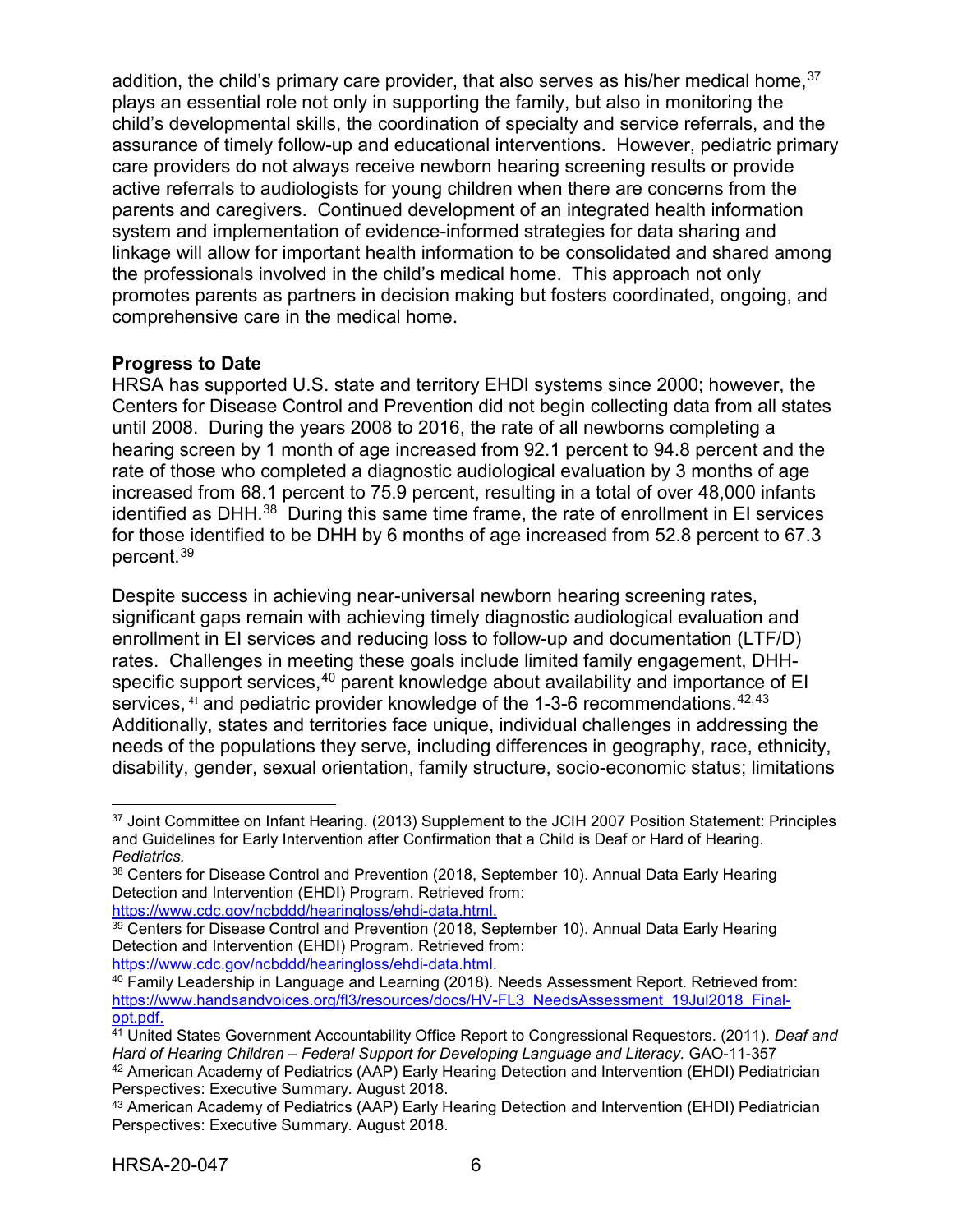in availability and accessibility of pediatric audiologists; limitations in availability of culturally appropriate, evidence-based information for families; inconsistent data sharing with early childhood education programs and services, such as those provided through the Program for Infants and Toddlers with Disabilities (Part C of the Individuals with Disabilities Education A; and limitations in systems integration with other relevant programs and services. This funding opportunity provides mechanisms for states to address these challenges and new requirements from the 2017 reauthorization.

## <span id="page-10-0"></span>**II. Award Information**

## <span id="page-10-1"></span>**1. Type of Application and Award**

Type(s) of applications sought: Competing Continuation, New

HRSA will provide funding in the form of a grant.

## <span id="page-10-2"></span>**2. Summary of Funding**

HRSA estimates approximately \$13,865,000 to be available annually to fund 59 recipients. The actual amount available will not be determined until enactment of the final FY 2020 federal appropriation. You may apply for a ceiling amount of up to \$235,000 total cost (includes both direct and indirect, facilities and administrative costs) per year. The FY 2020 President's Budget does not request funding for this program. This program notice is subject to the appropriation of funds, and is a contingency action taken to ensure that, should funds become available for this purpose, HRSA can process applications and award funds in a timely manner. The period of performance is April 1, 2020 through March 31, 2024 (4 years). Funding beyond the first year is subject to the availability of appropriated funds for the EHDI Program in subsequent fiscal years, satisfactory recipient performance, and a decision that continuing funding is in the best interest of the Federal Government. Additionally, recipient funding levels may be reduced if programs are unable to fully succeed in achieving goals listed in the application.

## **Optional Needs Assessment Project**

As part of the funding opportunity, you may also apply for funds for a 1-year targeted needs assessment on the educational needs of health care professionals and service providers who interact with DHH children and their families at the time of diagnosis. Funding for this project depends on the availability of funds. If available, the award per recipient will be approximately \$10,000. See Section [IV.2.ii](#page-19-0) for further details.

<span id="page-10-3"></span>All HRSA awards are subject to the Uniform Administrative Requirements, Cost Principles, and Audit Requirements at [45 CFR part 75.](http://www.ecfr.gov/cgi-bin/retrieveECFR?gp=1&SID=4d52364ec83fab994c665943dadf9cf7&ty=HTML&h=L&r=PART&n=pt45.1.75)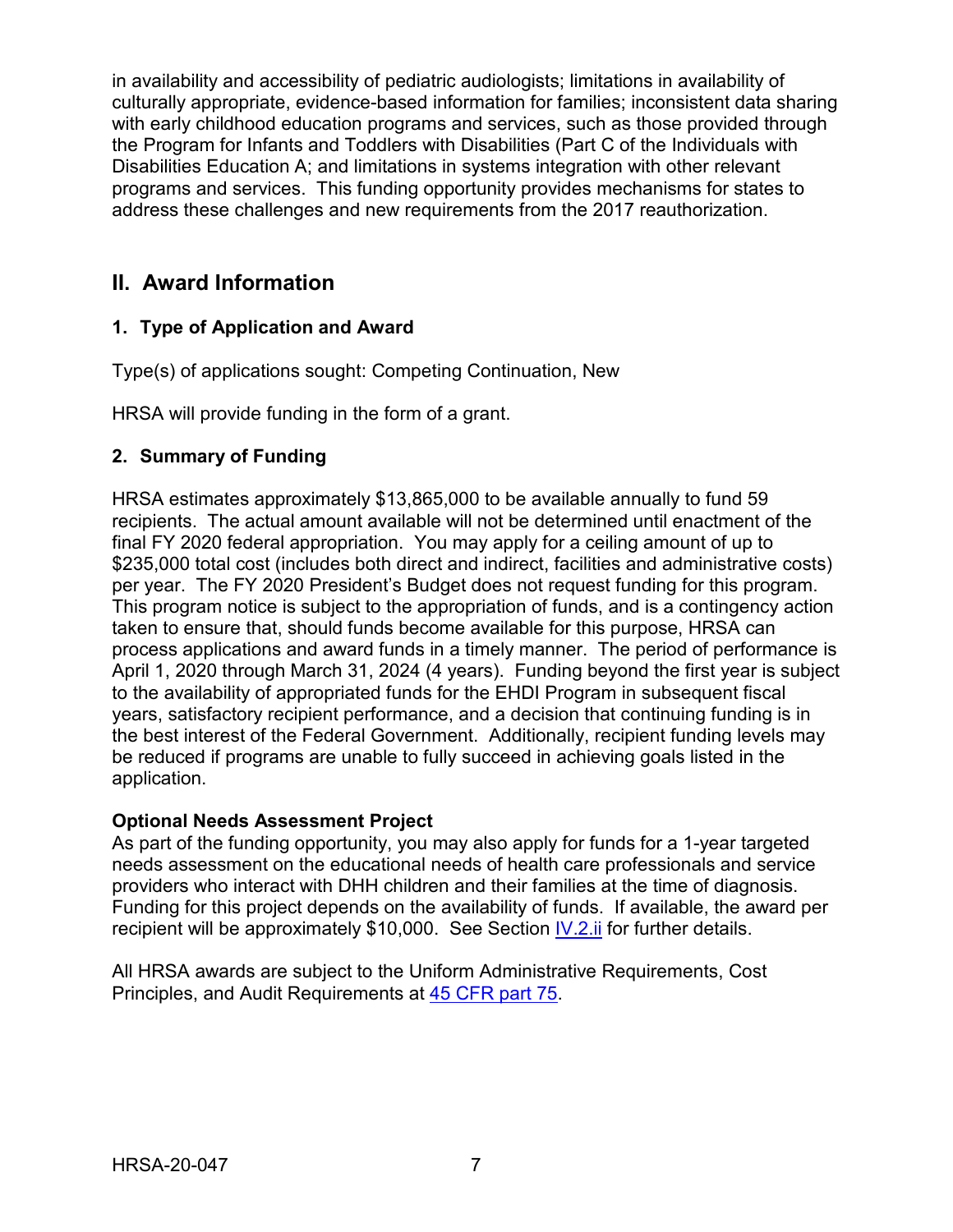## **III. Eligibility Information**

## <span id="page-11-0"></span>**1. Eligible Applicants**

Eligible applicants include any state including the District of Columbia, Guam, the Commonwealth of Puerto Rico, the Northern Mariana Islands, the Virgin Islands, American Samoa, and the jurisdictions encompassing the former Trust Territory of the Pacific Islands; or any domestic public or private entity, including an Indian tribe or tribal organization. Domestic faith-based and community-based organizations are also eligible to apply.

## <span id="page-11-1"></span>**2. Cost Sharing/Matching**

Cost sharing/matching is not required for this program.

## <span id="page-11-2"></span>**3. Other**

HRSA will consider any application that exceeds the ceiling amount non-responsive and will not consider it for funding under this notice.

HRSA will consider any application that fails to satisfy the deadline requirements referenced in [Section IV.4](#page-26-0) non-responsive and will not consider it for funding under this notice.

• NOTE: Multiple applications from an organization are not allowable.

If for any reason (including submitting to the wrong funding opportunity number or making corrections/updates) an application is submitted more than once prior to the application due date, HRSA will only accept your **last** validated electronic submission, under the correct funding opportunity number, prior to the Grants.gov application due date as the final and only acceptable application.

## <span id="page-11-3"></span>**IV. Application and Submission Information**

## <span id="page-11-4"></span>**1. Address to Request Application Package**

HRSA *requires* you to apply electronically. HRSA encourages you to apply through [Grants.gov](https://www.grants.gov/) using the SF-424 workspace application package associated with this notice of funding opportunity (NOFO) following the directions provided at [http://www.grants.gov/applicants/apply-for-grants.html.](http://www.grants.gov/applicants/apply-for-grants.html)

The NOFO is also known as "Instructions" on Grants.gov. You must provide your email address when reviewing or preparing the workspace application package in order to receive notifications including modifications and/or republications of the NOFO on Grants.gov before its closing date. Responding to an earlier version of a modified notice may result in a less competitive or ineligible application. *Please note you are ultimately responsible for reviewing the [For Applicants](https://www.grants.gov/web/grants/applicants.html) page for all information relevant to desired opportunities.*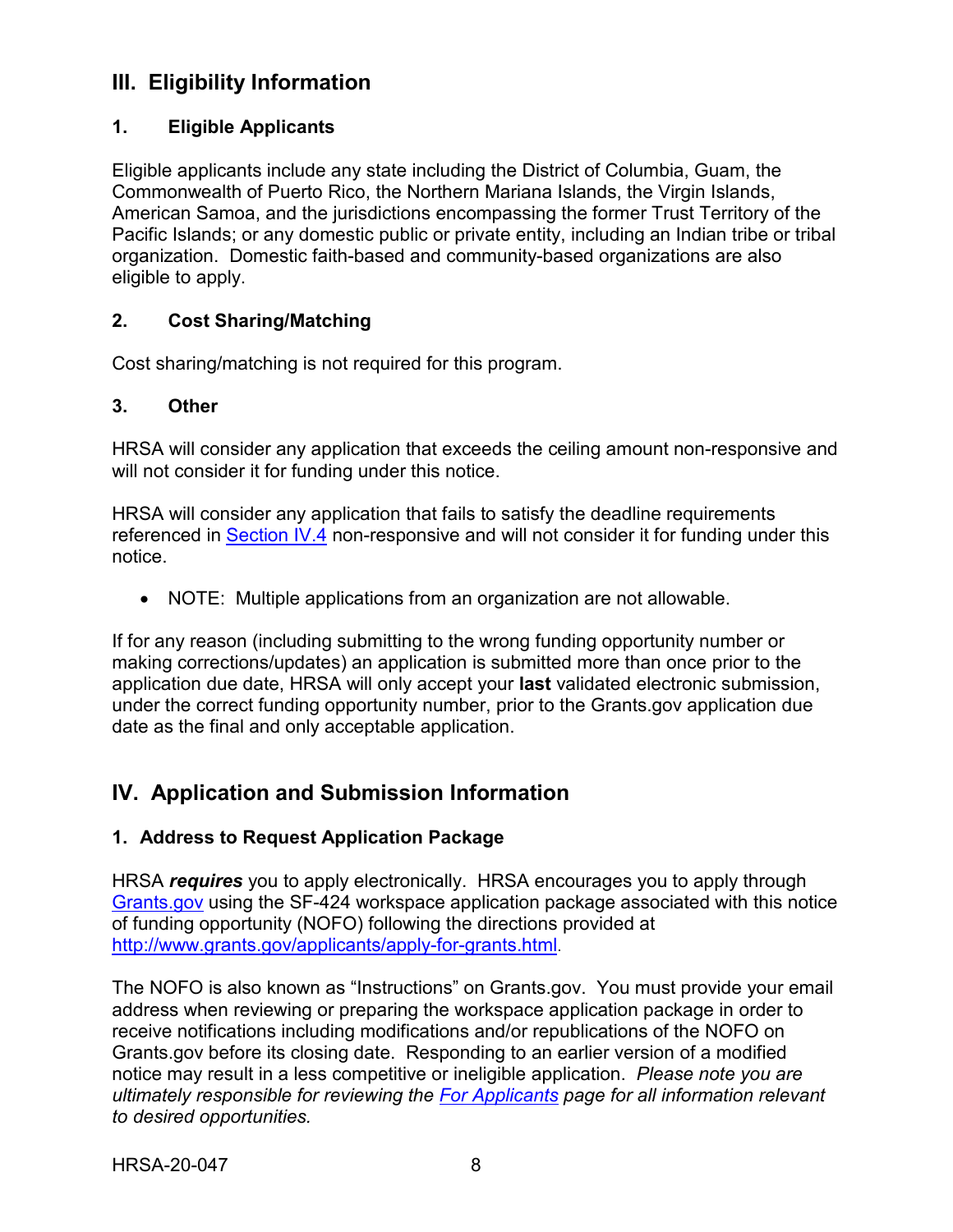## <span id="page-12-0"></span>**2. Content and Form of Application Submission**

Section 4 of HRSA's *SF-424 [Application Guide](http://www.hrsa.gov/grants/apply/applicationguide/sf424guide.pdf)* provides instructions for the budget, budget narrative, staffing plan and personnel requirements, assurances, certifications, and abstract. You must submit the information outlined in the Application Guide in addition to the program-specific information below. You are responsible for reading and complying with the instructions included in HRSA's *SF-424 [Application Guide](http://www.hrsa.gov/grants/apply/applicationguide/sf424guide.pdf)* except where instructed in the NOFO to do otherwise. You must submit the application in the English language and in the terms of U.S. dollars (45 CFR § 75.111(a)).

See Section 8.5 of the *Application Guide* for the Application Completeness Checklist.

## **Application Page Limit**

The total size of all uploaded files may not exceed the equivalent of **75 pages** when printed by HRSA. The page limit includes the abstract, project and budget narratives, attachments, and letters of commitment and support required in the *Application Guide* and this NOFO. Standard OMB-approved forms that are included in the workspace application package do not count in the page limit. Indirect Cost Rate Agreement and proof of non-profit status (if applicable) do not count in the page limit. **We strongly urge you to take appropriate measures to ensure your application does not exceed the specified page limit.**

**Applications must be complete, within the specified page limit, and validated by Grants.gov under the correct funding opportunity number prior to the deadline to be considered under this notice.**

#### **Debarment, Suspension, Ineligibility, and Voluntary Exclusion Certification**

- 1) You, on behalf of the applicant organization certify, by submission of your proposal, that neither you nor your principals are presently debarred, suspended, proposed for debarment, declared ineligible, or voluntarily excluded from participation in this transaction by any federal department or agency.
- 2) Failure to make required disclosures can result in any of the remedies described in 45 CFR § 75.371, including suspension or debarment. (See also 2 CFR parts 180 and 376, and 31 U.S.C. 3321).
- 3) Where you are unable to attest to the statements in this certification, an explanation shall be included in [Attachments 7–15: Other Relevant Documents.](#page-25-1)

See Section 4.1 viii of HRSA's *SF-424 [Application Guide](http://www.hrsa.gov/grants/apply/applicationguide/sf424guide.pdf)* for additional information on all certifications.

#### <span id="page-12-1"></span>**Program Description**

Successful recipients will be expected to address the following activities:

## **A. Lead efforts to engage and coordinate all stakeholders in the state/territory EHDI system to meet the goals of this program.**

1. Provide a coordinated infrastructure to: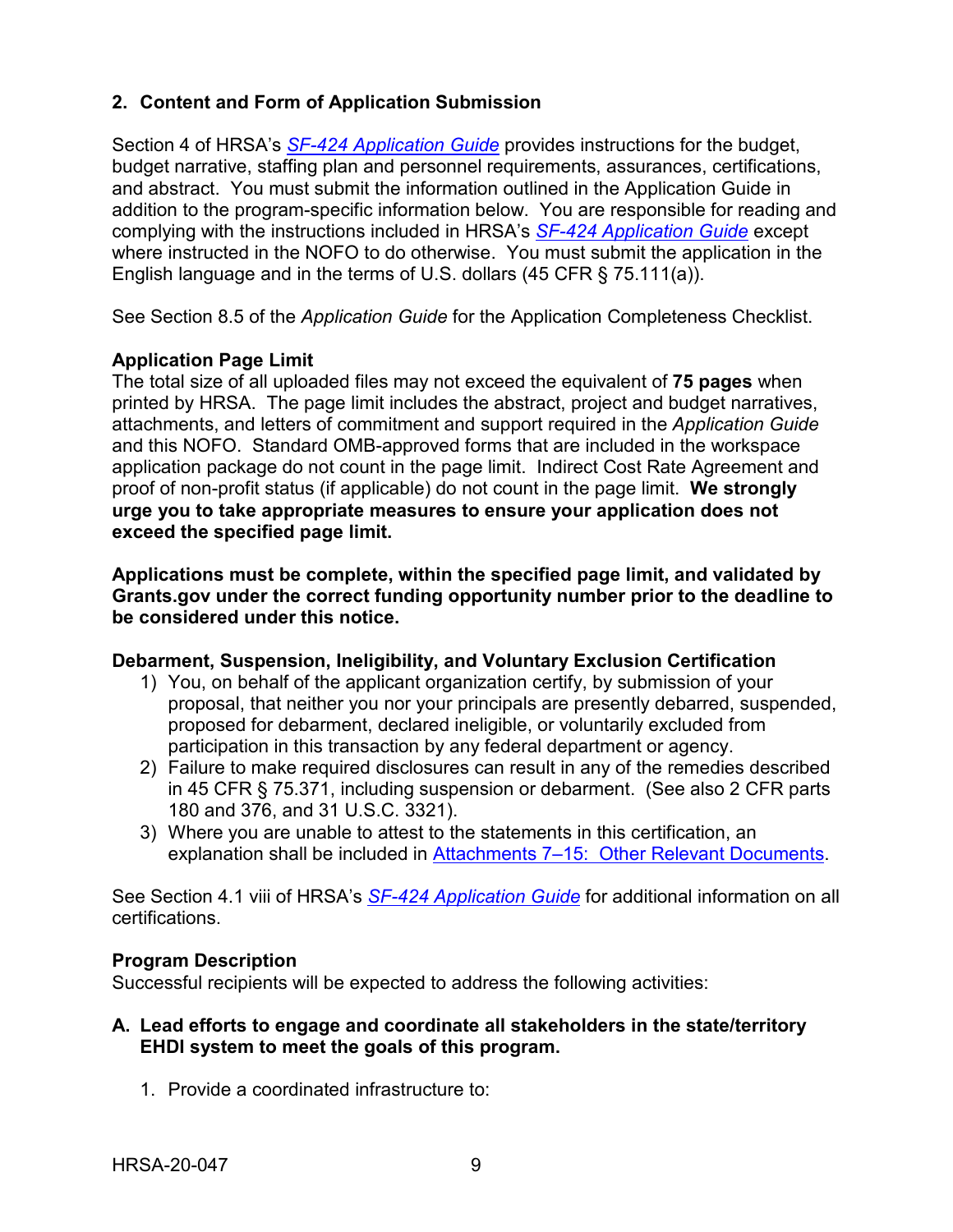- a. ensure that all newborns are screened by 1 month of age, diagnosed by 3 months of age, and enrolled in EI by 6 months of age (1-3-6 recommendations); and
- b. reduce loss to follow-up/loss to documentation.
- 2. Develop a state/territory plan to expand infrastructure, including data collection and reporting, for hearing screening for children up to age 3 by the end of year 2. This plan should outline the resources, key stakeholders, partnerships, and services necessary to implement the plan. A public health approach that aligns with other public health and/or service programs within the state should be proposed as well as the role of the EHDI Program (i.e., partnering and collaborating with Maternal and Child Health programs, such as but not limited to the Title V Children and Youth with Special Health Care Needs (CYSHCN) Program; newborn bloodspot screening program; Maternal, Infant, and Early Childhood Home Visiting Program; Special Supplemental Nutrition Program for Women, Infants, and Children (WIC); Early Head Start; and Family-to-Family Health Information Centers).
- 3. Establish and maintain partnerships for referral, training, and information sharing with various state or territory stakeholder organizations and programs that include, but are not limited to, health professionals, service providers, birthing centers, and state or territory organizations and programs. By the end of year 1, and revised annually, recipients should complete an assessment of current partnerships and identify key partners who could help address gaps in the EHDI system.
- 4. Once annually, at a minimum, convene a state/territory EHDI advisory committee to advise on programs, objectives, and strategies throughout the period of performance. The membership of the committee should represent stakeholders across the EHDI system, including health care professionals (e.g., clinicians who deliver pediatric primary care, pediatric specialists, nurses, EI providers, audiologists, etc.), parents/families of DHH children, and DHH individuals. A minimum of 25 percent of the committee must be comprised of parents of children who are DHH and adults who are DHH. The advisory committee should include organizations that serve families of children who are DHH. Examples of organizations to consider for the advisory committee include but are not limited to:
	- State/territory offices/agencies responsible for the implementation of IDEA Part C
	- State/territory chapters of the American Academy of Pediatrics
	- State/territory Maternal, Infant, and Early Childhood Home Visiting (Home Visiting) Programs
	- State/territory Title V Programs (MCH and CYSHCN)
	- Leadership Education in Neurodevelopmental and Related Disabilities (LEND) Programs
	- State/territory schools for the deaf
	- State/territory offices of the DHH
	- An organization with expertise in addressing diversity, health equity, and cultural competency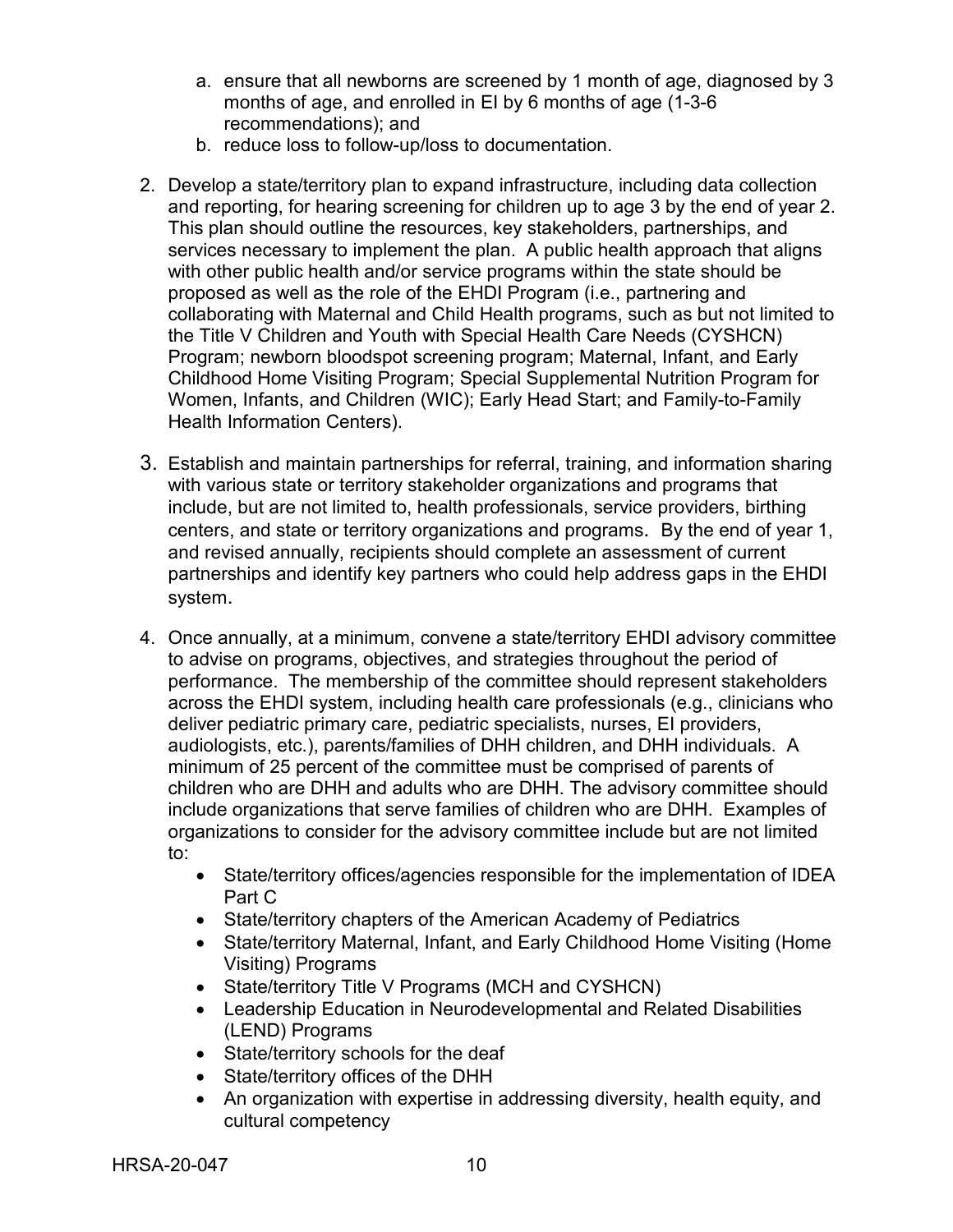- Family Organizations (e.g., Family-to-Family health information centers, Hands and Voices, Family Voices)
- Women, Infants, and Children (WIC)
- Early Head Start
- Birthing facilities
- State/territory Medicaid agencies
- 5. By the end of year 2, develop a plan to address diversity and inclusion in the EHDI system to ensure that the state or territory's EHDI system activities are inclusive of and address the needs of the populations it serves, including geography, race, ethnicity, disability, gender, sexual orientation, family structure, socio-economic status.
- 6. Develop and implement a strategy to monitor and assess program performance in meeting the stated program purpose and objectives that would contribute toward continuous quality improvement (QI) throughout the period of performance. Identify existing gaps and challenges in the state/territory's EHDI Program and use a QI approach to address unique needs of the state/territory's system of care, such as:
	- Ability to meet the 1-3-6 recommendations
	- Expansion of screening up to age 3
	- Loss to follow up/documentation
	- Provider outreach and education
	- Data collection
	- Telehealth
	- EI referral and/or enrollment
	- Outreach to underserved populations
	- Late onset hearing loss
	- Partnerships across Title V and other early childhood programs
	- Family engagement and family support
	- Other topics of choice, pending approval from HRSA

You should identify a minimum of two areas for improvement to address throughout the 4-year period based on identified needs. Recipients will be required to report annually to HRSA on progress towards addressing these issues using a QI approach including goals, methods, timelines for improvement, and stakeholders involved.

- 7. Develop, maintain, and promote a website or webpage for the state/territory that is user friendly with accessible, culturally appropriate information for families and professionals that is accurate, comprehensive, up-to-date, and evidence-based, as appropriate to allow families to make important decisions for their children in a timely manner, including decisions with respect to the full range of assistive hearing technologies and communication modalities, as appropriate.
- 8. Plan for project sustainability after the period of federal funding ends. HRSA expects recipients to sustain key elements of their projects, e.g., strategies for maintaining the website or services and interventions that have been effective in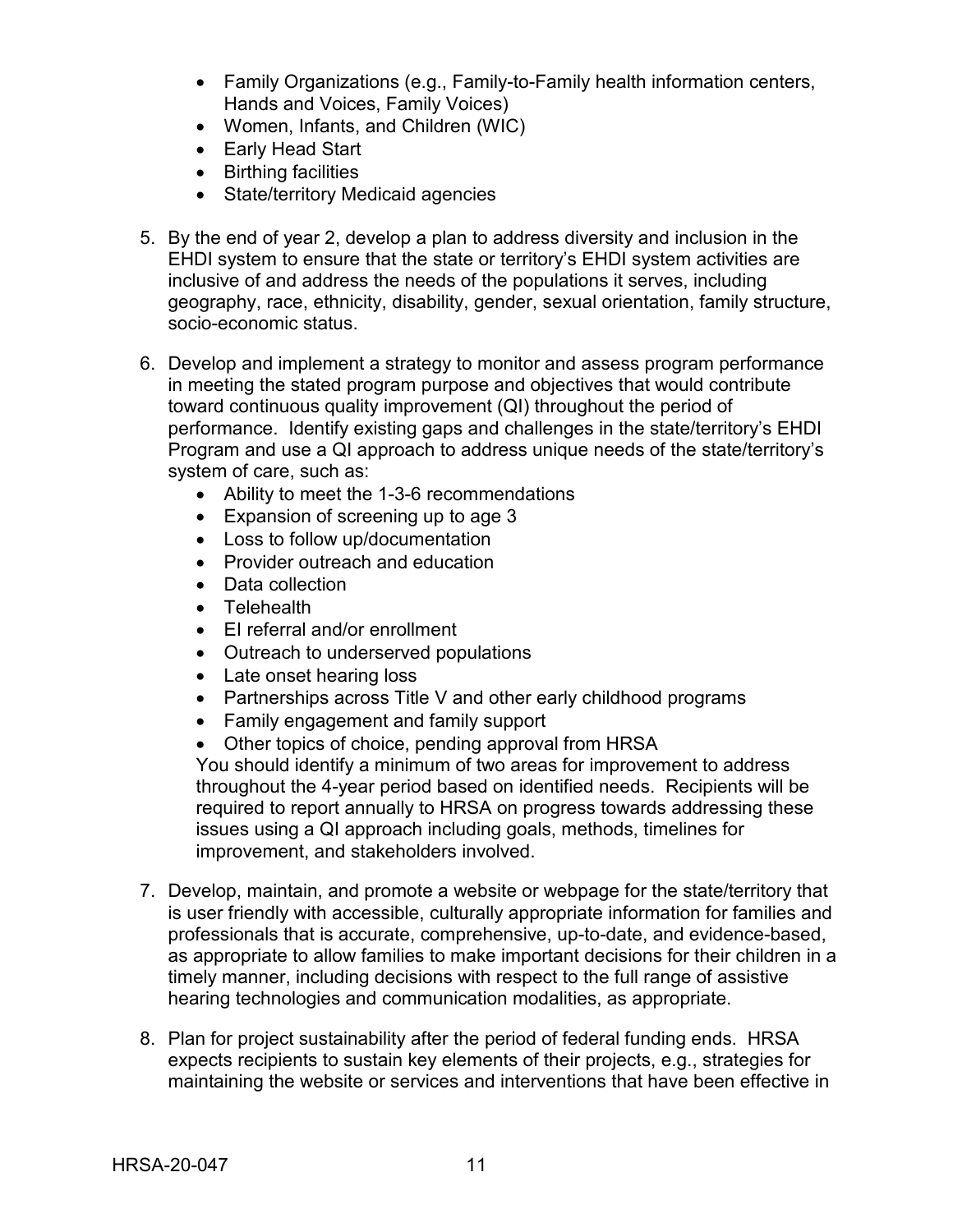improving practices and those that have led to improved outcomes for the target population.

## **B. Engage**, **educate, and train health professionals and service providers in the EHDI system.**

- 1. Conduct outreach and education to health professionals and service providers in the EHDI system about the following:
	- a. The 1-3-6 recommendations and the importance of timely screening, diagnosis, referral, and enrollment into EI services.
	- b. The need for hearing screening up to age 3 to identify, diagnose, and enroll into EI those infants who pass a newborn screen but later develop hearing loss.
	- c. The benefits of a patient/family-centered medical home and family engagement in the care of a DHH child.
	- d. The importance of communicating accurate, comprehensive, up-to-date, evidence-based information to allow families to make important decisions for their children in a timely manner, including decisions with respect to the full range of assistive hearing technologies and communications modalities, as appropriate.
	- e. State/territory-specific EHDI system information.
- 2. Outreach and education activities may include, but are not limited to, sharing information via webinars, workshops, hospital grand rounds, presentations at professional conferences, professional newsletters, web-based content, social media, listserves, and other communication channels, as appropriate.
	- a. Collaborate, as appropriate, with the **HRSA-16-190** (Pediatric Audiology Competitive Supplement to Leadership Education in Neurodevelopmental and Related Disabilities (LEND)) recipients, the HRSA-18-069 (National Resource Center for Patient/Family-Centered Medical Home (NRC-PFCMH) recipient, and any relevant future recipients to engage and educate health professionals and service providers to help reach program goals.

### **C. Strengthen capacity to provide family support and engage families with children who are DHH as well adults who are DHH throughout the EHDI system.**

- 1. Engage families throughout all aspects of the project, involving family partners in the development, implementation, and evaluation of the EHDI Program.
- 2. Conduct outreach and education to inform families about opportunities to be involved in different roles within the state EHDI system and collaborate with various leaders and policy makers in addressing the challenges to and providing solutions for the EHDI system. Recipients should consider a variety of communications methods to engage consumers including, but not limited to, texting, social media, videos, and other communication platforms.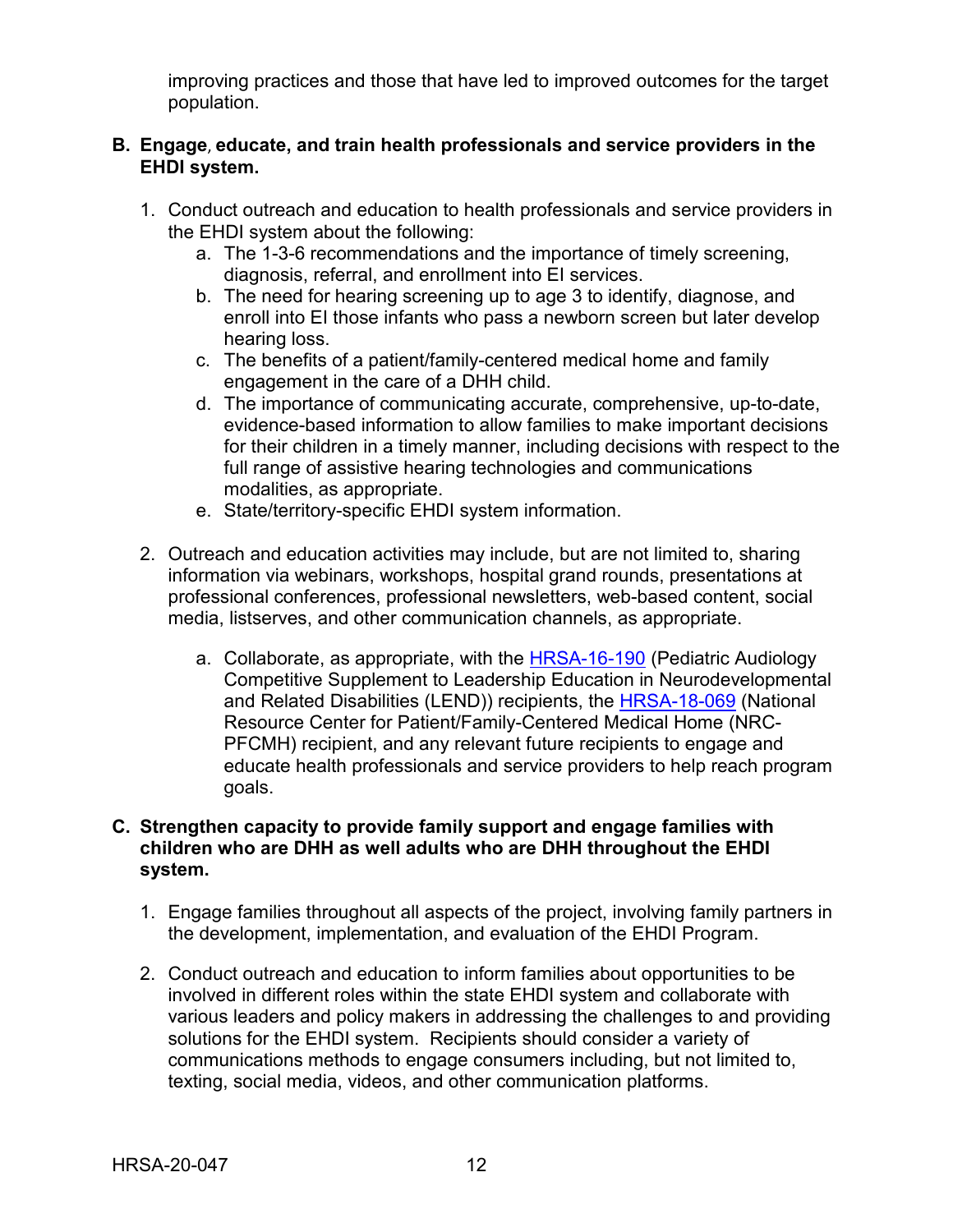- 3. Facilitate partnerships among families, health care professionals, and service providers to ensure that providers understand the best strategies to engage families.
- 4. Use 25 percent of funding for family engagement and family support activities. Possible activities include: 1) providing funds to a statewide family-based organization(s) or program(s) that provide(s) family support services to families with DHH children; 2) conducting family engagement and family support activities within the state/territory EHDI Program if led by DHH adult consumers or families of children who are DHH; or 3) a combination of contracted and state/territory EHDI Program family engagement and support activities. Below is a list of possible activities:
	- a. Programs and activities that provide direct family-to-family support services to parents and families with a child newly identified as DHH.
	- b. Programs and activities that provide direct DHH adult consumer-to-family support services to parents and families with a child newly identified as DHH.
	- c. Stipends to family leaders who have a child who is DHH to participate on the state/territory EHDI advisory committee.
	- d. Salary for family leaders who have a child who is DHH or DHH adult consumers to serve as a staff member for the EHDI Program conducting family engagement and family support activities.
	- e. Other family support activities, pending approval from HRSA.
- 5. Consult with the HRSA-20-051 recipient (the Family Leadership in Language and Learning (FL3 Center) for resources, technical assistance, training, education, QI and evaluation to strengthen the infrastructure and capacity for family engagement and family support in the state/territory.
- **D. Facilitate improved coordination of care and services for families and children who are DHH** through the development of mechanisms for formal communication, training, referrals and/or data sharing between the state/territory EHDI Program and early childhood programs including the IDEA Part C program.
	- 1. Assess the status of coordination across early childhood programs and develop a plan to improve coordination and care services through a variety of mechanisms based on the current level of integration across programs including early childhood programs (IDEA Part C, Home Visiting, Early Head Start, and other state early childhood program services). By the end of year 1, recipients will be expected to demonstrate evidence of planning and stakeholder engagement through development of a written plan. By the end of year 3, recipients should demonstrate evidence of formal communication, training, referrals and/or data sharing.

## **E. Recipients will also be expected to**:

1. Participate in the Annual Early Hearing Detection and Intervention (EHDI) Meeting: budget for one or two staff and one family leader to attend this annual meeting.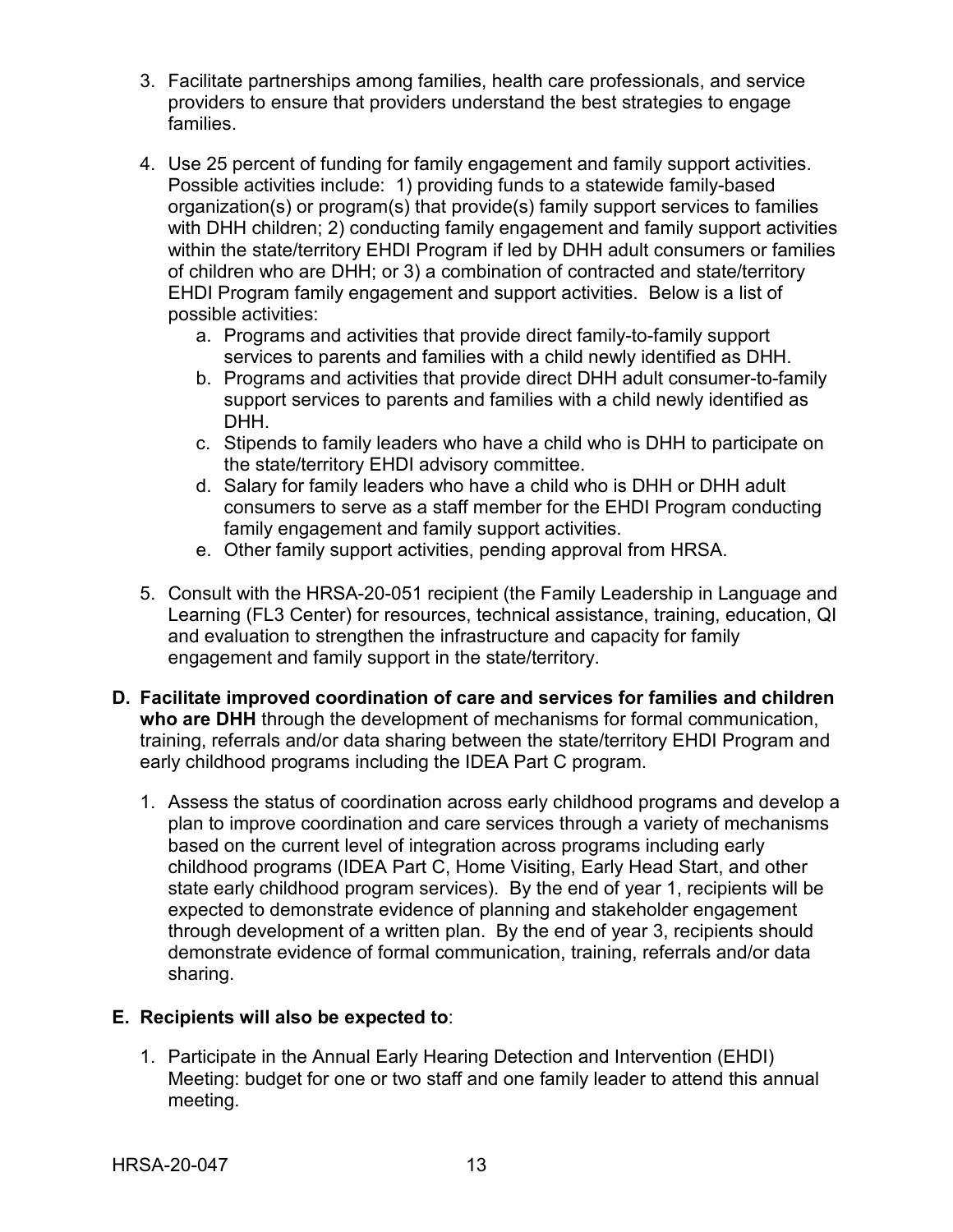2. Work with the HRSA-20-048 program recipient (the EHDI National Technical Resource Center (NTRC)) to implement the various initiatives that are listed in this NOFO and outlined in the work plan. The EHDI NTRC will be responsible for continuing to provide technical assistance when a need is determined by the recipient or the MCHB project officer.

## **F. Optional Needs Assessment Project**

As part of this funding opportunity, you may also apply for funds for a 1-year targeted needs assessment on the educational needs of health care professionals and service providers who interact at the time of diagnosis. Details in the Methodology section, see page 15 below.

## **Program-Specific Instructions**

In addition to application requirements and instructions in Section 4 of HRSA's *[SF-424](http://www.hrsa.gov/grants/apply/applicationguide/sf424guide.pdf) [Application Guide](http://www.hrsa.gov/grants/apply/applicationguide/sf424guide.pdf)* (including the budget, budget narrative, staffing plan and personnel requirements, assurances, certifications, and abstract), include the following:

## <span id="page-17-0"></span>*i. Project Abstract*

See Section 4.1.ix of HRSA's *SF-424 [Application Guide.](http://www.hrsa.gov/grants/apply/applicationguide/sf424guide.pdf)*

## <span id="page-17-1"></span>*ii. Project Narrative*

This section provides a comprehensive framework and description of all aspects of the proposed project. It should be succinct, self-explanatory, consistent with forms and attachments, and well-organized so that reviewers can understand the proposed project.

Successful applications will contain the information below. Please use the following section headers for the narrative:

- <span id="page-17-2"></span> *INTRODUCTION -- Corresponds to Section V's Review Criterion [1 \(Need\)](#page-27-2)*
	- *a.* Briefly describe the purpose of the proposed project, the methods to be used, and the projected outcomes.
- <span id="page-17-3"></span> *NEEDS ASSESSMENT -- Corresponds to Section V's Review Criterion [1 \(Need\)](#page-27-2) Data should be used and cited whenever possible to support the information provided. This section will help reviewers understand the populations, the health care systems, and the communities you will serve with the proposed project.*
	- a. Describe the state/territory EHDI system, stakeholders, and target populations, including an overview of how the state/territory is performing with regard to the 1-3-6 recommendations.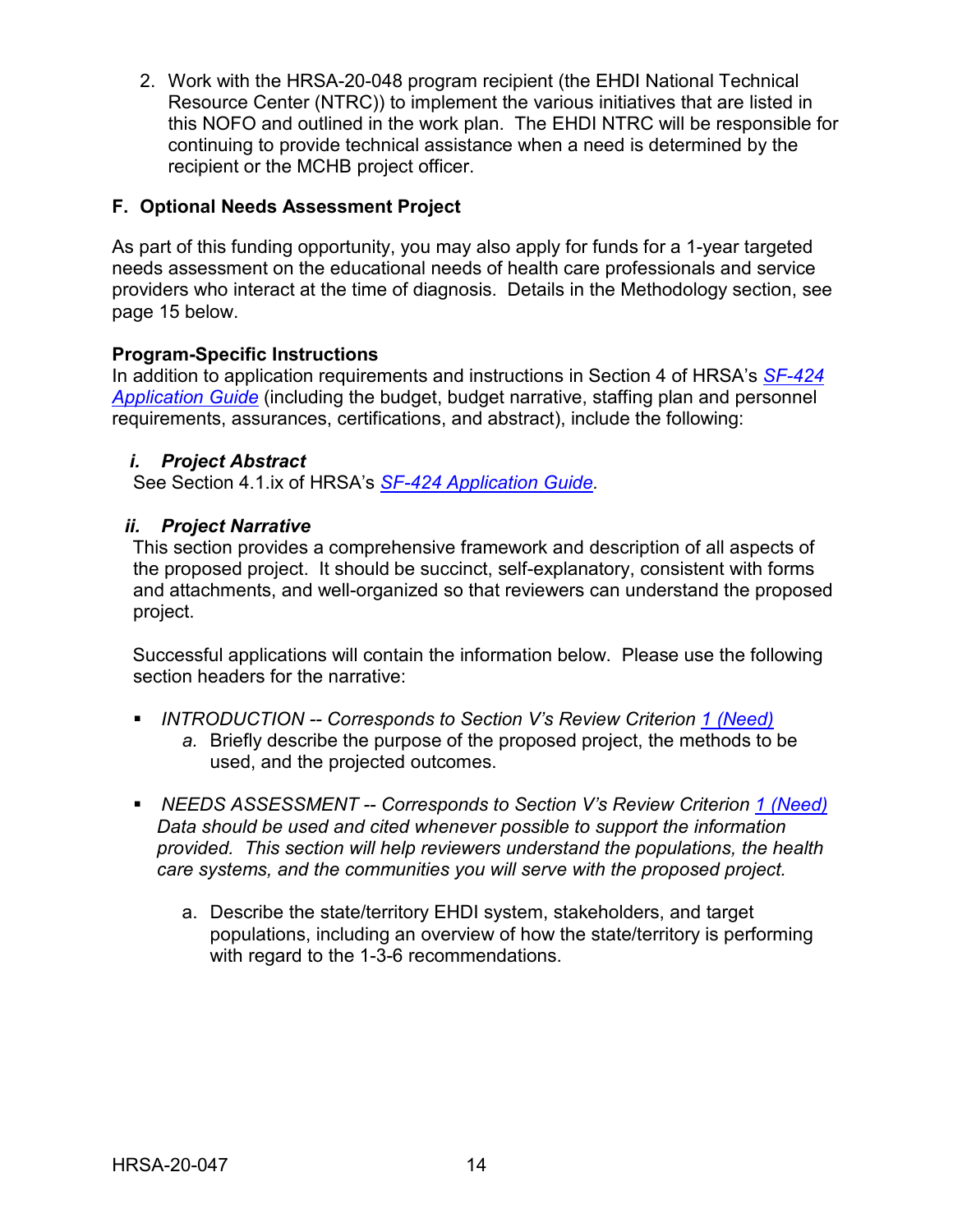- b. Describe the needs of the population and barriers to receiving hearing screening and diagnoses and enrolling in intervention for newborns, infants, and children up to age 3 and their families and how the project plans to overcome them.
- c. Describe disparities based on race, ethnicity, gender identity, sexual orientation, geography, socio-economic status, disability status, primary language, health literacy, and other relevant dimensions.
- d. Discuss any relevant barriers in the service area that the project plans to overcome.
- <span id="page-18-0"></span> *METHODOLOGY -- Corresponds to Section V's Review Criteria [2 \(Response\),](#page-27-3) [3](#page-28-0)  [\(Evaluative Measures\),](#page-28-0) [4 \(Impact\)](#page-29-0) and [6 \(Support Requested\)](#page-29-1)*

Propose methods that will be used to address the stated needs and meet each of the previously described program goal, objectives, requirements and expectations listed in the [Purpose](#page-4-1) and [Program Description](#page-12-1) sections in this NOFO, which includes the following:

- a. **Lead efforts to engage all stakeholders in the state/ territory EHDI system to improve developmental outcomes for children who are DHH.** (See **[Program Description](#page-12-1)** pages 9–13 for a full description of what to address.)
- b. **Describe strategies for engaging**, **educating, and training health professionals and service providers in the EHDI system about the activities described in the [Program Description.](#page-12-1)** (See pages 9–13)
- c. **Describe strategies to strengthen the capacity to provide family support and engage families with children who are DHH as well adults who are DHH throughout the EHDI system.** This should include a description of how you will engage families throughout all project levels, involving family partners in the development, implementation, and evaluation of the EHDI Program. (See pages 9–13)
- d. **Describe methodologies to assess the current status of coordination across early childhood programs and develop a plan to improve coordination of care and services for families and DHH children.** This can be described through a variety of mechanisms based on the current level of integration across programs including the early childhood programs listed in the [Program Description.](#page-12-1) (See pages 9–13)
- e. **Additionally, propose**:
	- i. Plans for participating in the Annual Early Hearing Detection and Intervention (EHDI) Meeting: budget may include one or two staff and one family leader to attend this annual meeting.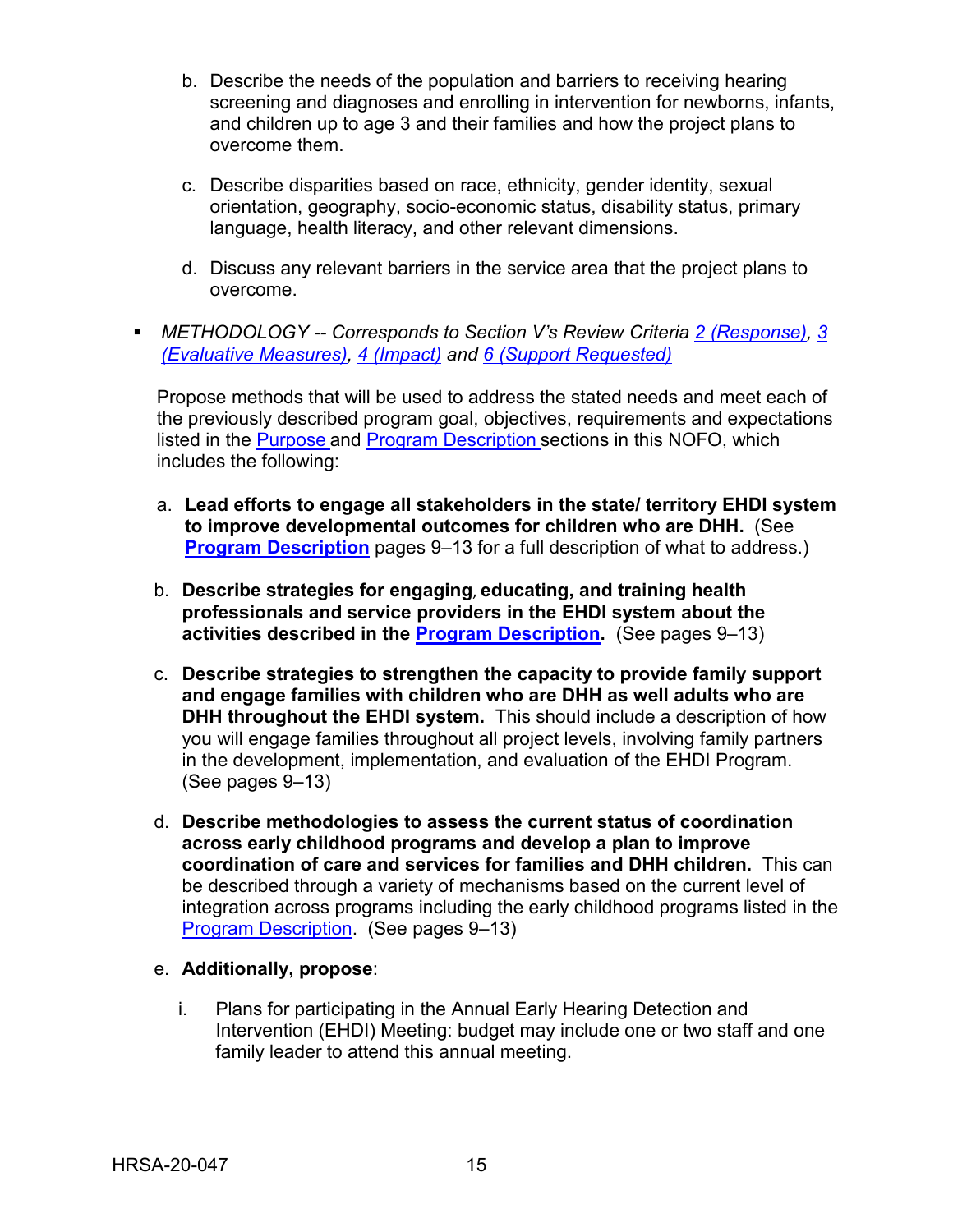- ii. Plans to work with the HRSA-20-051 (FL3 Center), HRSA-20-048 (EHDI NTRC), HRSA-16-190 (LEND), and HRSA-18-069 (NRC-PFCMH) recipients to implement the various initiatives that are listed in this NOFO.
- iii. A statement regarding project sustainability after the period of federal funding ends.

## <span id="page-19-0"></span>f. **Optional Needs Assessment Project**

To participate in this Needs Assessment Project, you must submit a plan, budget, and budget narrative for a 1-year targeted needs assessment on the educational needs of health care professionals and service providers who interact at the time of diagnosis so they can clearly articulate care and service options, as well as provide quality care and support to the impacted infants and families. Should you chose to apply for this optional project, the plan and budget should be included in [Attachments 7–15.](#page-25-1) This portion of the proposal will be evaluated separately from the rest of the application by HRSA staff.

If awarded, the actual Needs Assessment Project amount will be on the notice of award (NOA). Recipients will be expected to submit a revised budget and work plan to reflect the Needs Assessment Project award.

- <span id="page-19-1"></span> *WORK PLAN (*[Attachment 1](#page-23-2)*)-- Corresponds to Section V's Review Criteria [2](#page-27-3)  [\(Response\)](#page-27-3) and [4 \(Impact\)](#page-29-0)*
	- a. Describe the activities or steps that you will use to achieve each of the objectives proposed during the entire period of performance in the Methodology section.
	- b. Develop a time line that includes each activity and identifies responsible staff.
	- c. As appropriate, identify meaningful support and collaboration with key stakeholders in planning, designing, and implementing all activities, including developing the application.
	- d. Acknowledge participation in technical assistance, training, and other activities with the HRSA-20-051 (FL3 Center), HRSA-20-048 (EHDI NTRC), HRSA-16-190 (LEND), and HRSA-18-069 (NRC-PFCMH) program recipients and MCHB project officer.
	- e. You must submit a logic model (also in [Attachment 1\)](#page-23-2) for designing and managing the project. A logic model is a one-page diagram that presents the conceptual framework for a proposed project and explains the links among program elements. While there are many versions of logic models, for the purposes of this notice, the logic model should summarize the connections between the:
	- Goals of the project (e.g., objectives, reasons for proposing the intervention, if applicable);
	- Assumptions (e.g., beliefs about how the program will work and support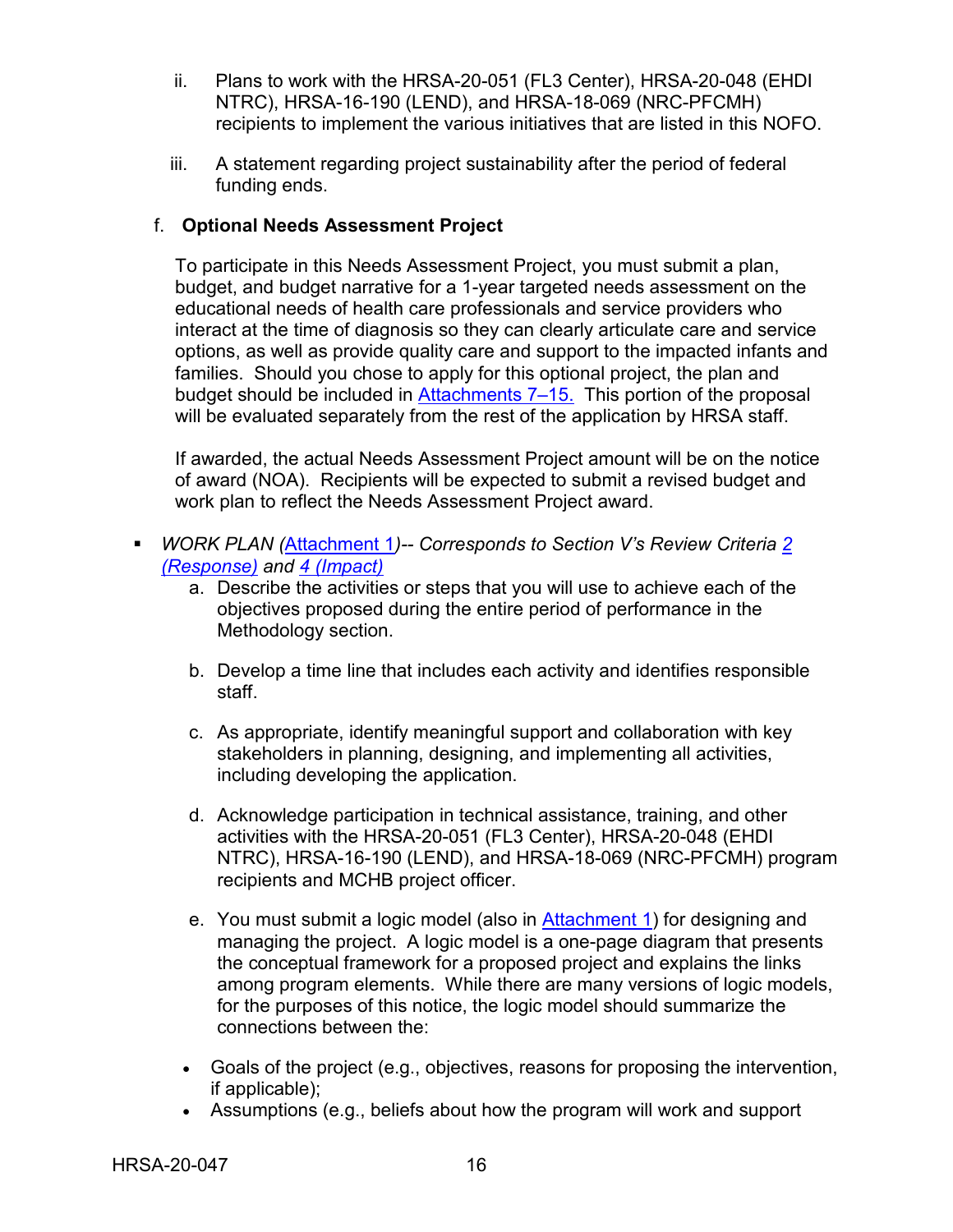resources. Base assumptions on research, best practices, and experience.);

- Inputs (e.g., organizational profile, collaborative partners, key personnel, budget, other resources);
- Target population (e.g., the individuals to be served);
- Activities (e.g., approach, listing key intervention, if applicable);
- Outputs (i.e., the direct products of program activities); and
- Outcomes (i.e., the results of a program, typically describing a change in people or systems).

Although there are similarities, a logic model is not a work plan. A work plan is an "action" guide with a time line used during program implementation; the work plan provides the "how to" steps. You can find additional information on developing logic models at the following website:

[http://www.acf.hhs.gov/sites/default/files/fysb/prep-logic-model-ts.pdf.](http://www.acf.hhs.gov/sites/default/files/fysb/prep-logic-model-ts.pdf)

- <span id="page-20-0"></span> *RESOLUTION OF CHALLENGES -- Corresponds to Section V's Review Criterion [2 \(Response\)](#page-27-3)*
	- a. Discuss challenges that you are likely to encounter in designing and implementing the activities described in the work plan, and approaches that you will use to resolve such challenges.
- <span id="page-20-1"></span> *EVALUATION AND TECHNICAL SUPPORT CAPACITY -- Corresponds to Section V's Review Criteria [2 \(Response\),](#page-27-3) [3 \(Evaluative Measures\),](#page-28-0) [4 \(Impact\),](#page-29-0) [5](#page-29-2)  [\(Resources/Capabilities\),](#page-29-2) and [6 \(Support Requested\)](#page-29-1)*
	- a. Describe the plan for the program performance evaluation. The program performance evaluation should monitor ongoing processes and the progress towards the goals and objectives of the project. Include descriptions of the inputs (e.g., organizational profile, collaborative partners, key personnel, budget, and other resources), key processes, and expected outcomes of the funded activities.
	- b. Identify measures that you will use to assess performance and progress towards the objectives outlined in the [Purpose](#page-4-1) and [Program Description](#page-12-1) sections above. Clearly describe an approach that is specific, measurable, attainable, realistic, and time-bound (SMART). Additionally, document plans/ability to collect and report data on those performance measures as part of annual progress reports. This includes plans for establishing baseline data and targets.
	- c. Describe the systems and processes that will support your organization's performance management requirements through effective tracking of performance outcomes, including a description of how the organization will collect and manage data (e.g., assigned skilled staff, data management software) in a way that allows for accurate and timely reporting of performance outcomes.
	- d. Describe current experience, skills, and knowledge, including individuals on staff, materials published, and previous work of a similar nature.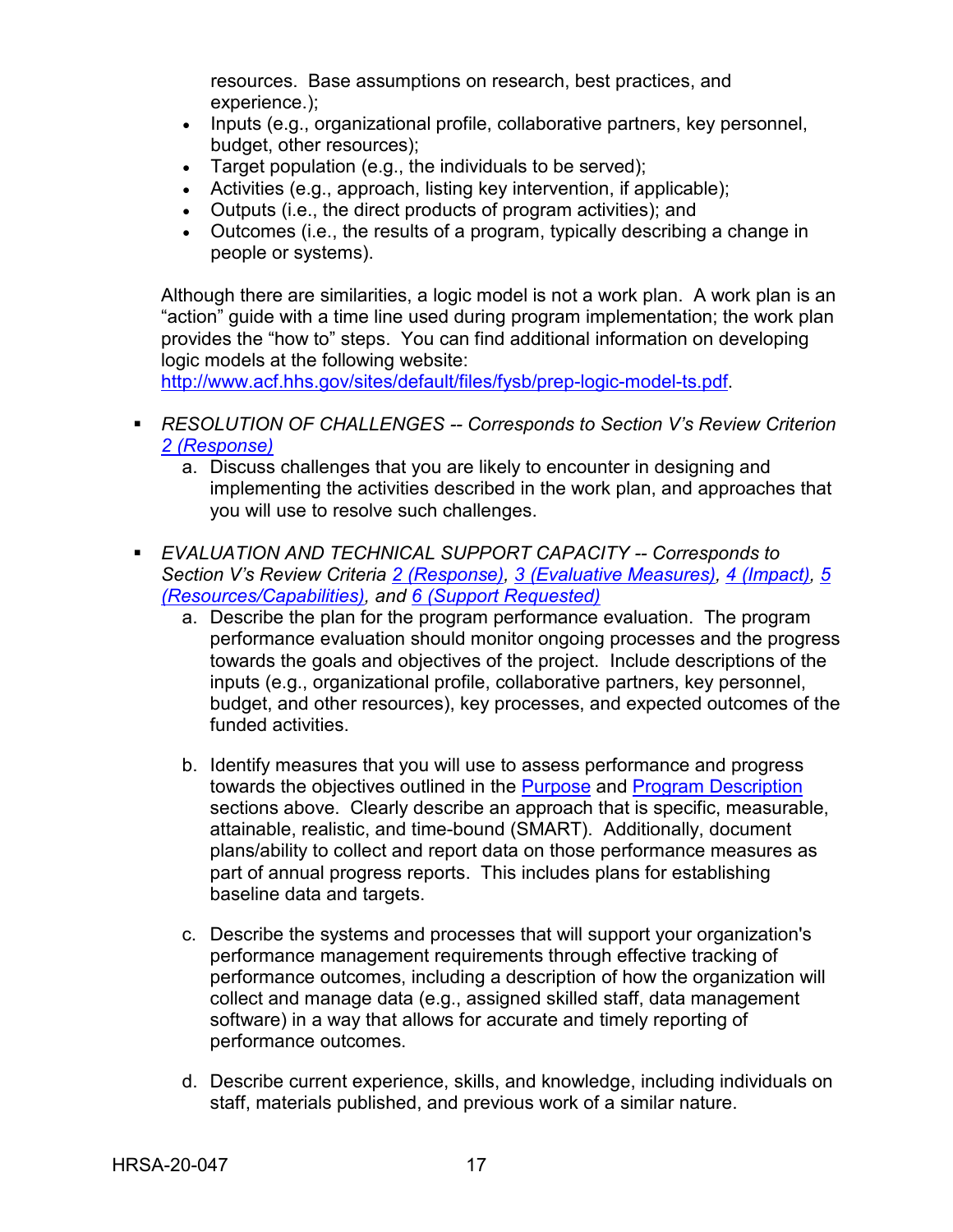- e. Describe the data collection strategy to collect, analyze and track data to measure process and impact/outcomes. Explain how the data will be used to inform program development and service delivery.
- f. Describe any potential obstacles for implementing the program performance evaluation and your plan to address those obstacles.
- <span id="page-21-0"></span> *ORGANIZATIONAL INFORMATION -- Corresponds to Section V's Review Criteria [2 \(Response\),](#page-27-3) [3 \(Evaluative Measures\),](#page-28-0) [4 \(Impact\),](#page-29-0) [5](#page-29-2)  [\(Resources/Capabilities\),](#page-29-2) and [6 \(Support Requested\)](#page-29-1)*
	- a. Describe your organization's current mission and structure, experience working with the state/territory EHDI system, scope of current activities, existing available resources (i.e., staff, funds, in-kind contributions), and supports available at the community, state/territory, regional, and/or national levels to support the project.
	- b. Describe how these elements all contribute to the organization's ability to conduct the program requirements and meet program expectations. Include an organizational chart [\(Attachment 5\)](#page-24-0).
	- c. Discuss how the organization will follow the approved plan, as outlined in your application, properly account for the federal funds, and document all costs to avoid audit findings.
	- d. Describe how you will routinely assess and improve the unique needs of target populations of the communities served.
	- e. Describe the ability to facilitate partnerships with and engage families, health professionals, and service providers.

## **NARRATIVE GUIDANCE**

To ensure that you fully address the review criteria, this table provides a crosswalk between the narrative language and where each section falls within the review criteria. Any attachments referenced in a narrative section may be considered during the objective review.

| <b>Narrative Section</b>                | <b>Review Criteria</b>                      |  |
|-----------------------------------------|---------------------------------------------|--|
| Introduction                            | 1) Need                                     |  |
| <b>Needs Assessment</b>                 | 1) Need                                     |  |
| Methodology                             | (2) Response, (3) Evaluative Measures,      |  |
|                                         | (4) Impact, and (6) Support Requested       |  |
| <b>Work Plan</b>                        | (2) Response and (4) Impact                 |  |
| <b>Resolution of Challenges</b>         | (2) Response                                |  |
| <b>Evaluation and Technical Support</b> | (2) Response, (3) Evaluative Measures,      |  |
| Capacity                                | (4) Impact, (5) Resources/Capabilities, and |  |
|                                         | (6) Support Requested                       |  |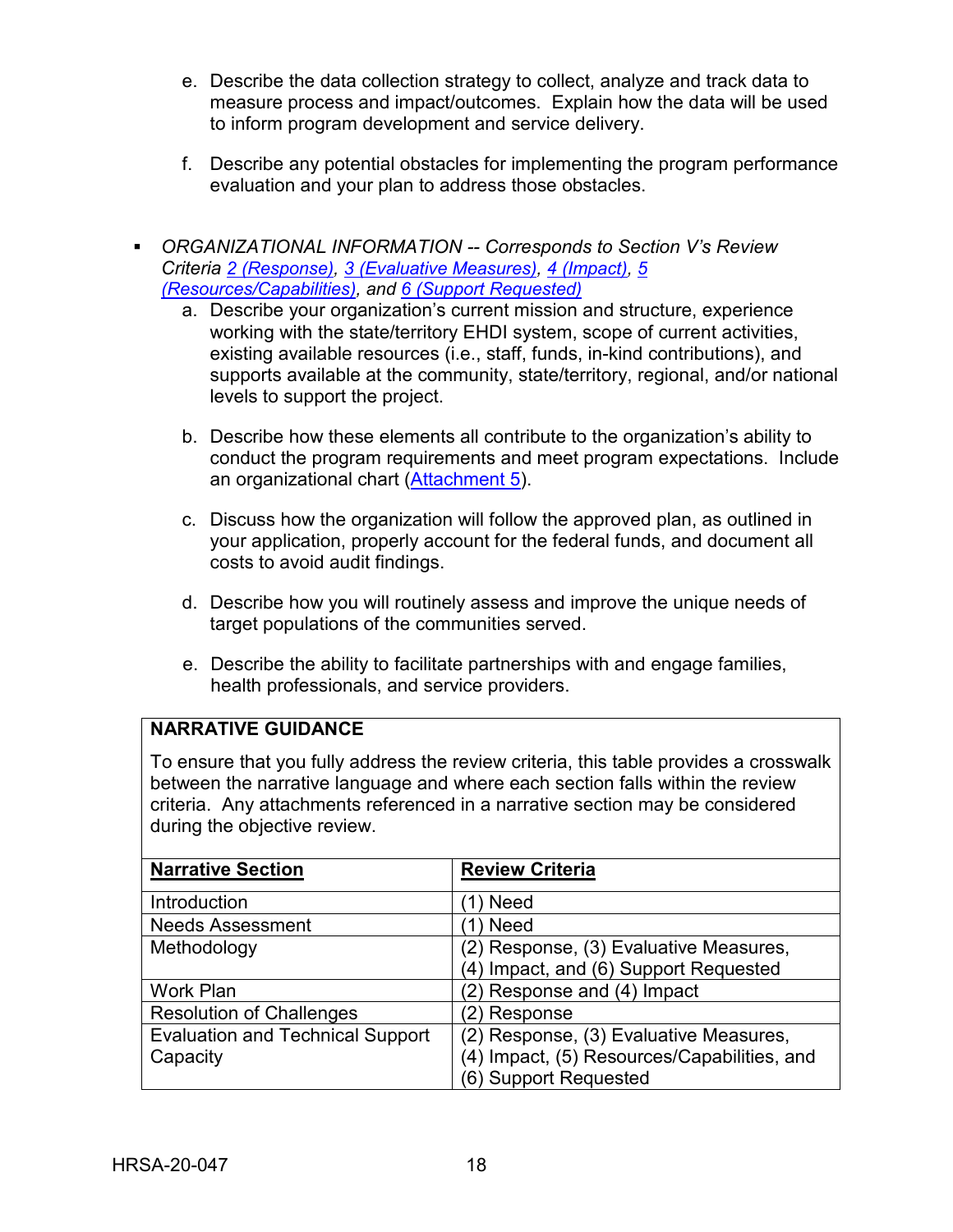| Organizational Information         | (2) Response, (3) Evaluative Measures,<br>(4) Impact, (5) Resources/Capabilities, and<br>(6) Support Requested                                                           |
|------------------------------------|--------------------------------------------------------------------------------------------------------------------------------------------------------------------------|
| <b>Budget and Budget Narrative</b> | (6) Support Requested – the budget section<br>should include sufficient justification to allow<br>reviewers to determine the reasonableness<br>of the support requested. |

#### <span id="page-22-0"></span>*iii. Budget*

See Section 4.1.iv of HRSA's *SF-424 [Application Guide.](http://www.hrsa.gov/grants/apply/applicationguide/sf424guide.pdf)* Please note: the directions offered in the SF-424 Application Guide may differ from those offered by Grants.gov. Follow the instructions included in the Application Guide and the additional budget instructions provided below. A budget that follows the Application Guide will ensure that, if HRSA selects the application for funding, you will have a well-organized plan and by carefully following the approved plan can avoid audit issues during the implementation phase.

**Reminder:** The Total Project or Program Costs are the total allowable costs (inclusive of direct **and** indirect costs) incurred by the recipient to carry out a HRSAsupported project or activity. Total project or program costs include costs charged to the award and costs borne by the recipient to satisfy a matching or cost-sharing requirement, as applicable.

The Department of Defense and Labor, Health and Human Services, and Education Appropriations Act, 2019 and Continuing Appropriations Act, 2019 (P.L. 115-245), Division B, § 202 states, "None of the funds appropriated in this title shall be used to pay the salary of an individual, through a grant or other extramural mechanism, at a rate in excess of Executive Level II." See Section 4.1.iv Budget – Salary Limitation of HRSA's *SF-424 [Application Guide](http://www.hrsa.gov/grants/apply/applicationguide/sf424guide.pdf)* for additional information. Note that these or other salary limitations may apply in the following FY, as required by law.

#### <span id="page-22-1"></span>*iv. Budget Narrative*

See Section 4.1.v. of HRSA's *SF-424 [Application Guide.](http://www.hrsa.gov/grants/apply/applicationguide/sf424guide.pdf)*

In addition, the Early Hearing Detection and Intervention program expects the following:

- 1. Use 25 percent of funding for family engagement and family support activities. Possible activities include: 1) providing funds to a statewide family-based organization(s) or program(s) that provide(s) family support services to families with DHH children; 2) conducting family engagement and family support activities within the state/territory EHDI Program if led by DHH adult consumers or families of children who are DHH; or 3) a combination of contracted and state/territory EHDI Program family engagement and support activities. Below is a list of possible activities:
	- i. Programs and activities that provide direct family-to-family support services to parents and families with a child newly identified as DHH.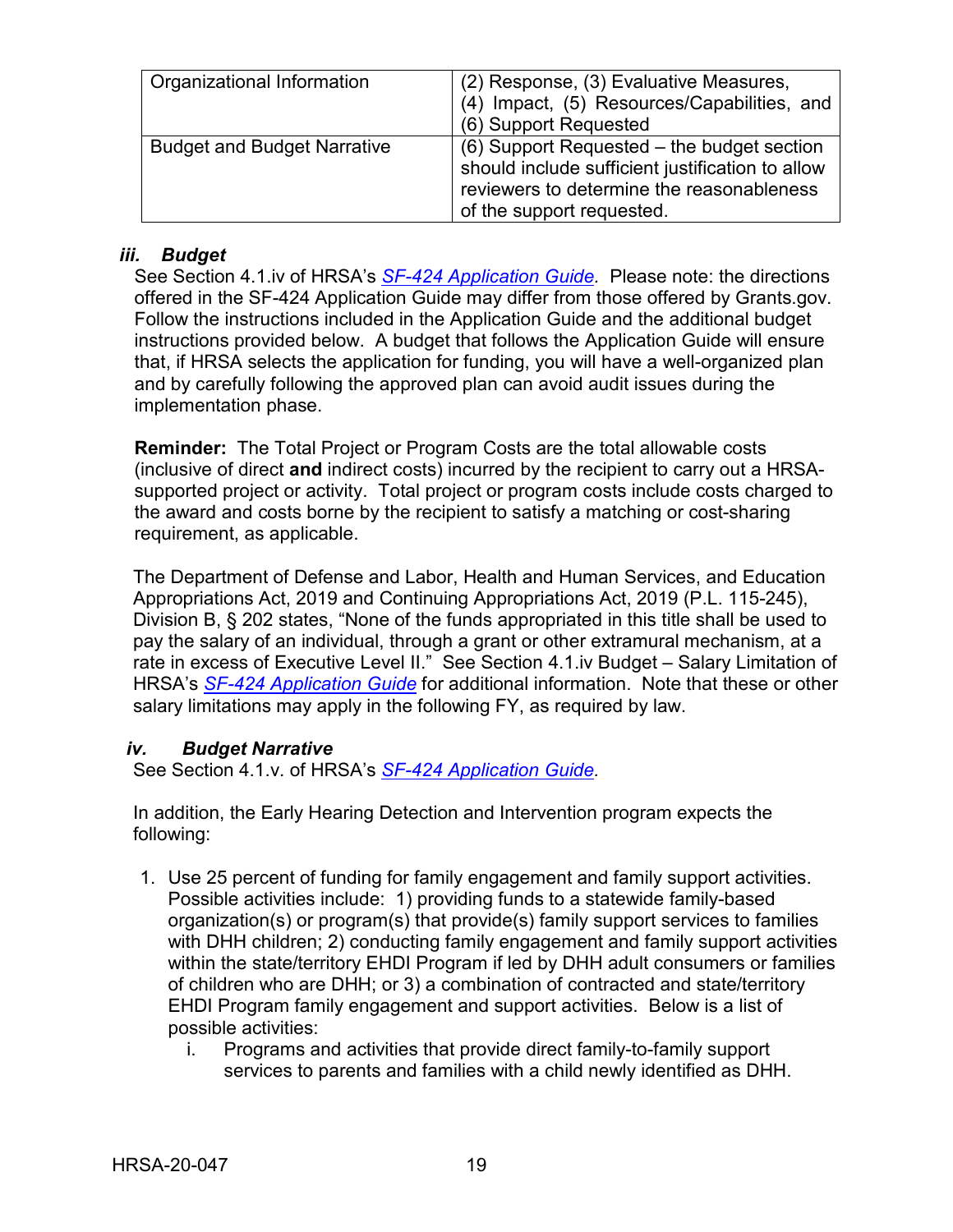- ii. Programs and activities that provide direct DHH adult consumer-to-family support services to parents and families with a child newly identified as DHH.
- iii. Stipends to family leaders who have a child who is DHH to participate on the state/territory EHDI advisory committee.
- iv. Salary for family leaders who have a child who is DHH or DHH adult consumers to serve as a staff member for the EHDI Program conducting family engagement and family support.
- v. Other family support activities, pending approval from HRSA.
- *2.* Budget for one or two staff and one family leader to attend the Annual EHDI Meeting, which aims to enhance the implementation of comprehensive statebased EHDI programs. States/territories have the option of including a representative from the IDEA Part C Program as the second staff person to attend the Annual EHDI Meeting.
- 3. Use no more than 5 percent of funding to purchase or maintain hearing screening equipment.
- 4. Include the cost of access accommodations as part of their project's budget. This includes sign language interpreters; plain language and health literate print materials in alternate formats (including Braille, large print, etc.); and cultural/linguistic competence modifications such as use of cultural brokers, translation or interpretation services at meetings, clinical encounters, and conferences.
- 5. Optional Needs Assessment Project: You may also apply for funds for a 1-year targeted needs assessment on the educational needs of health care professionals and service providers who interact at the time of diagnosis. Include a budget of up to \$10,000. Should you chose to apply for this option project, the plan and budget should be included in Attachments 7–15.

#### <span id="page-23-0"></span>*v. Program-Specific Forms*

Program-specific forms are not required for application.

#### <span id="page-23-1"></span>*vi. Attachments*

Provide the following items in the order specified below to complete the content of the application. **Unless otherwise noted, attachments count toward the application page limit.** Indirect cost rate agreements and proof of non-profit status (if applicable) will not count toward the page limit. You must clearly label **each attachment**.

#### <span id="page-23-2"></span>*Attachment 1: Work Plan*

Attach the work plan for the project that includes all information detailed in [Section IV.2.ii. Project Narrative.](#page-17-1) Also include the required logic model in this attachment. If you will make subawards or expend funds on contracts, describe how your organization will ensure proper documentation of funds.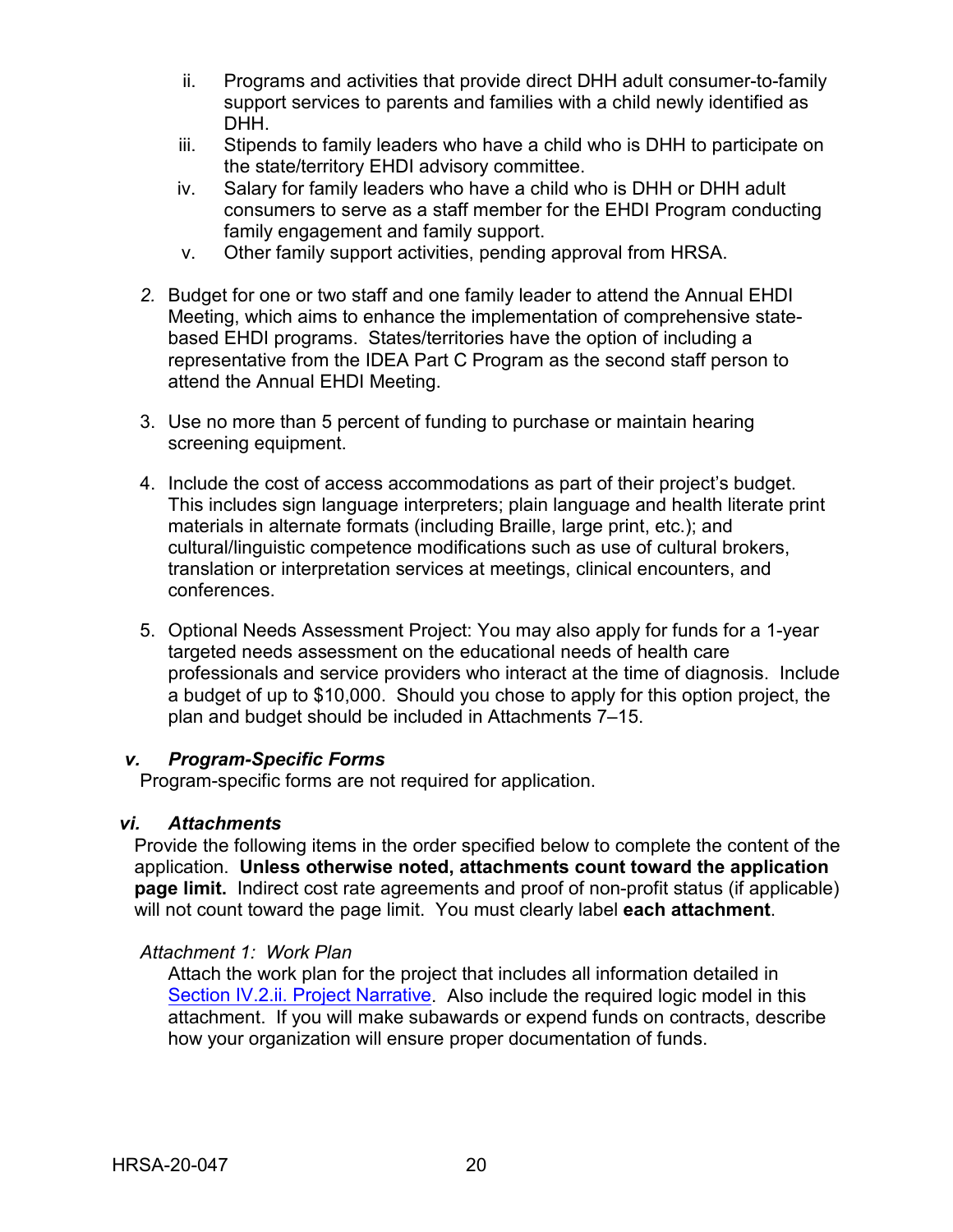*Attachment 2: Staffing Plan and Job Descriptions for Key Personnel (see Section 4.1. of* HRSA's *SF-424 [Application Guide\)](http://www.hrsa.gov/grants/apply/applicationguide/sf424guide.pdf)*

Keep each job description to one page in length as much as is possible. Include the role, responsibilities, and qualifications of proposed project staff. Also, please include a description of your organization's timekeeping process to ensure that you will comply with the federal standards related to documenting personnel costs.

#### *Attachment 3: Biographical Sketches of Key Personnel*

Include biographical sketches for persons occupying the key positions described in Attachment 2, not to exceed two pages in length per person. In the event that a biographical sketch is included for an identified individual not yet hired, include a letter of commitment from that person with the biographical sketch.

#### *Attachment 4: Letters of Agreement, Memoranda of Understanding, and/or Description(s) of Proposed/Existing Contracts (project-specific)*

Provide any documents that describe working relationships between your organization and other entities and programs cited in the proposal. Documents that confirm actual or pending contractual or other agreements should clearly describe the roles of the contractors and any deliverable. Make sure any letters of agreement are signed and dated.

#### <span id="page-24-0"></span>*Attachment 5: Project Organizational Chart*

Provide a one-page figure that depicts the organizational structure of the project.

#### <span id="page-24-1"></span>*Attachment 6: Progress Report*  **(FOR COMPETING CONTINUATIONS ONLY)**

A well-documented progress report is a required and important source of material for HRSA in preparing annual reports, planning programs, and communicating program-specific accomplishments. The accomplishments of competing continuation applicants are carefully considered; therefore, you should include previously stated goals and objectives in your application and emphasize the progress made in attaining these goals and objectives. HRSA program staff reviews the progress report after the Objective Review Committee evaluates the competing continuation applications.See [Section V.2 Review and Selection](#page-30-0)  [Process](#page-30-0) for a full explanation of funding priorities and priority points.

The progress report should be a brief presentation of the accomplishments, in relation to the objectives of the program during the current period of performance. The report should include:

- (1) The period covered April 1, 2017 through March 30, 2020.
- (2) Specific objectives Briefly summarize the specific objectives of the project as actually funded.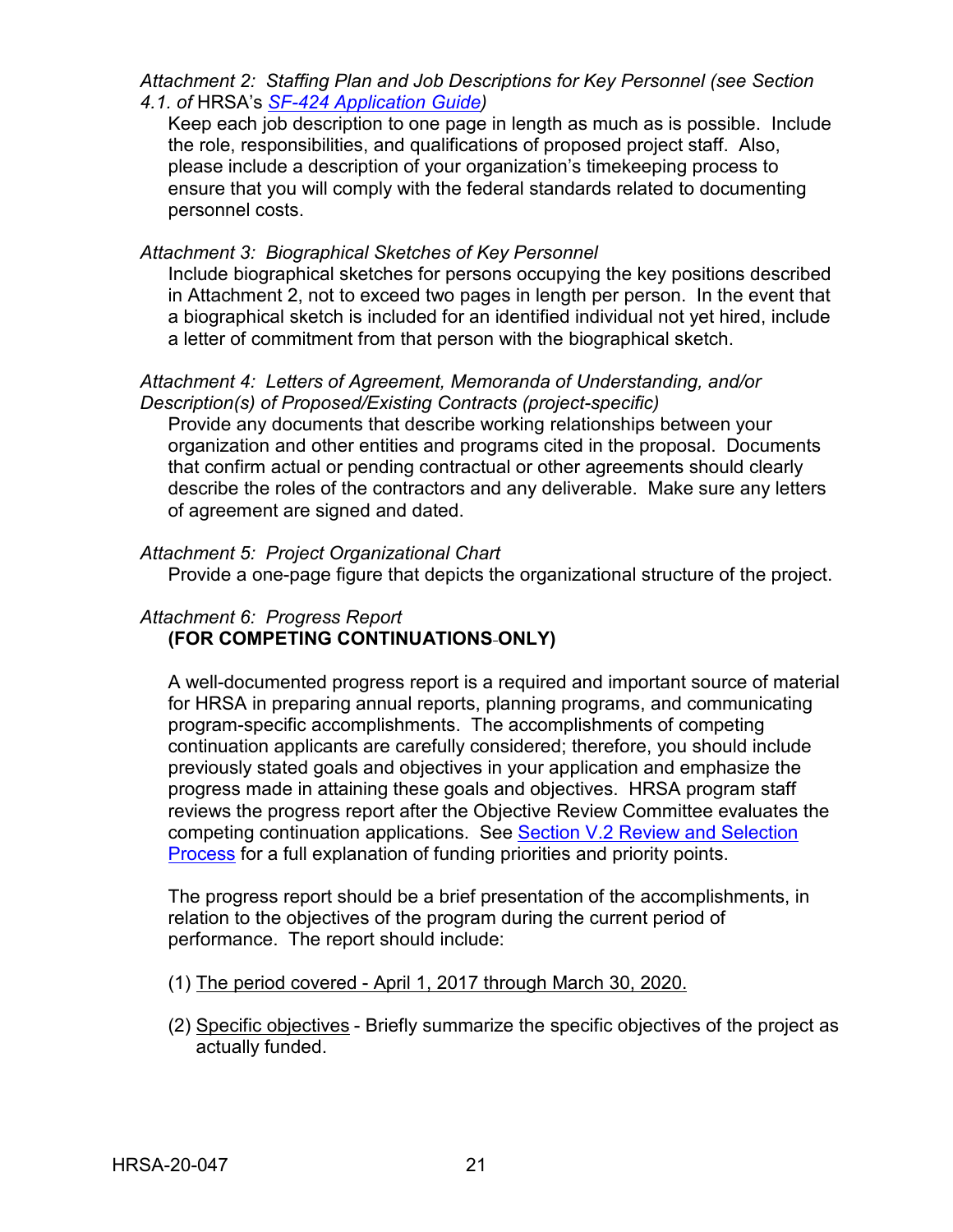(3) Results - Describe the program activities conducted for each objective. Include both positive and negative results or technical problems that may be important.

## <span id="page-25-1"></span>*Attachments 7 – 15: Other Relevant Documents*

Include here any other documents that are relevant to the application, including letters of support. Letters of support must be dated and specifically indicate a commitment to the project/program (in-kind services, dollars, staff, space, equipment, etc.). Also include here a plan and budget for the Optional Needs Assessment Project, should you choose to apply for it.

#### <span id="page-25-0"></span>**3. Dun and Bradstreet Data Universal Numbering System (DUNS) Number and System for Award Management**

You must obtain a valid DUNS number, also known as the Unique Entity Identifier, for your organization/agency and provide that number in the application. You must also register with the System for Award Management (SAM) and continue to maintain active SAM registration with current information at all times during which you have an active federal award or an application or plan under consideration by an agency (unless the applicant is an individual or federal agency that is exempted from those requirements under 2 CFR § 25.110(b) or (c), or has an exception approved by the agency under 2 CFR § 25.110(d))**.**

HRSA may not make an award to an applicant until the applicant has complied with all applicable DUNS and SAM requirements and, if an applicant has not fully complied with the requirements by the time HRSA is ready to make an award, HRSA may determine that the applicant is not qualified to receive an award and use that determination as the basis for making an award to another applicant.

If you have already completed Grants.gov registration for HRSA or another federal agency, confirm that the registration is still active and that the Authorized Organization Representative (AOR) has been approved.

The Grants.gov registration process requires information in three separate systems:

- Dun and Bradstreet [\(http://www.dnb.com/duns-number.html\)](http://www.dnb.com/duns-number.html)
- System for Award Management (SAM) [\(https://www.sam.gov\)](https://www.sam.gov/)
- Grants.gov [\(http://www.grants.gov/\)](http://www.grants.gov/)

For further details, see Section 3.1 of HRSA's *SF-424 [Application Guide.](http://www.hrsa.gov/grants/apply/applicationguide/sf424guide.pdf)*

**[SAM.GOV](http://sam.gov/) ALERT:** For your SAM.gov registration, you must submit a [notarized letter](https://www.fsd.gov/fsd-gov/answer.do?sysparm_kbid=d2e67885db0d5f00b3257d321f96194b&sysparm_search=kb0013183) appointing the authorized Entity Administrator. The review process changed for the Federal Assistance community on June 11, 2018.

**If you fail to allow ample time to complete registration with SAM or Grants.gov, you will not be eligible for a deadline extension or waiver of the electronic submission requirement.**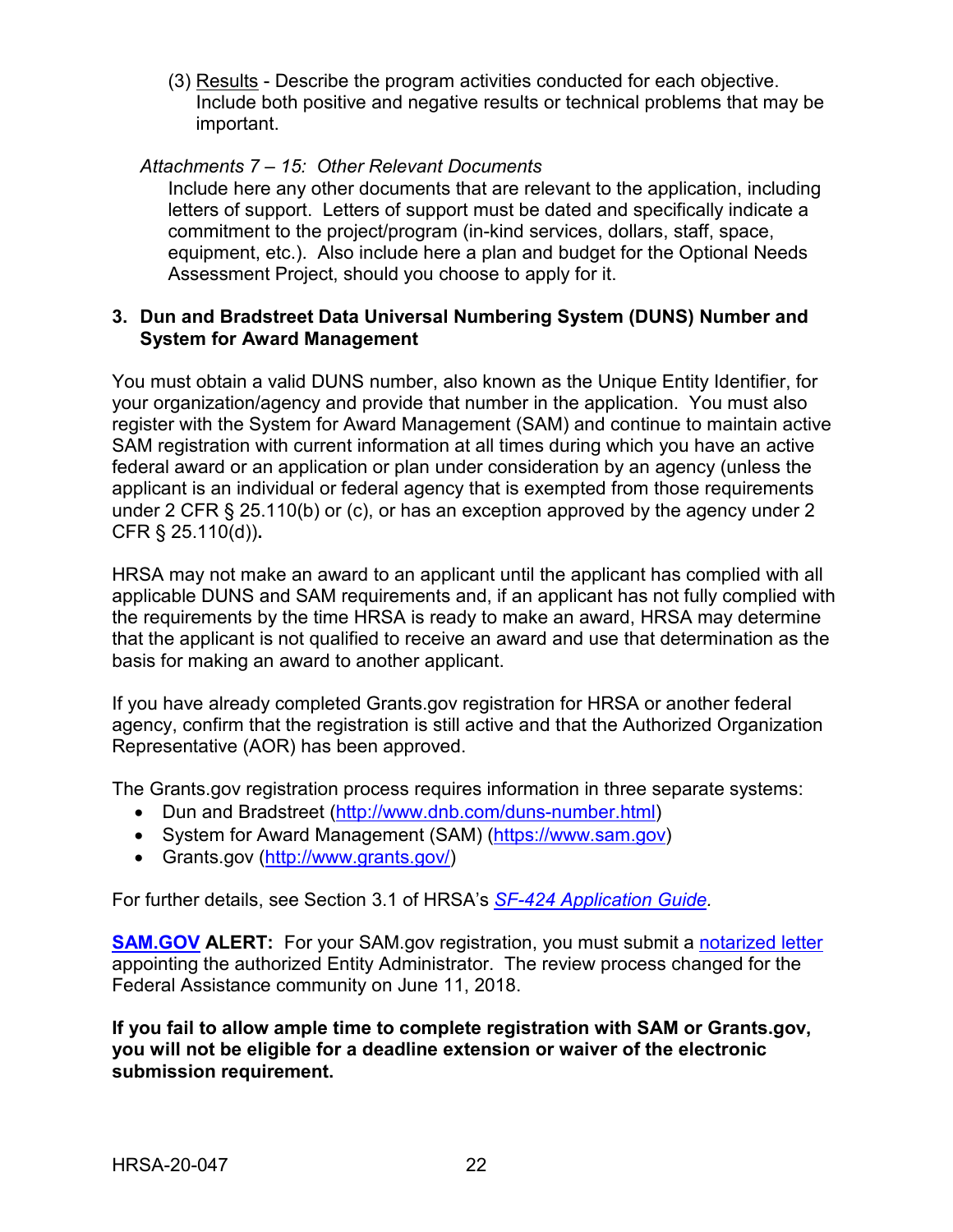## <span id="page-26-0"></span>**4. Submission Dates and Times**

## **Application Due Date**

The due date for applications under this NOFO is *November 8, 2019at 11:59 p.m. ET*. HRSA suggests submitting applications to Grants.gov at least **3 calendar days before the deadline** to allow for any unforeseen circumstances. See Section 8.2.5 – Summary of emails from Grants.gov of HRSA's *[SF-424 Application Guide](http://www.hrsa.gov/grants/apply/applicationguide/sf424guide.pdf)* for additional information.

## <span id="page-26-1"></span>**5. Intergovernmental Review**

The EHDI Program is not a program subject to the provisions of Executive Order 12372, as implemented by 45 CFR part 100.

See Section 4.1 ii of HRSA's *SF-424 [Application Guide](http://www.hrsa.gov/grants/apply/applicationguide/sf424guide.pdf)* for additional information.

## <span id="page-26-2"></span>**6. Funding Restrictions**

You may request funding for a period of performance of up to 4 years, at no more than \$235,000 per year (inclusive of direct **and** indirect costs). The FY 2020 President's Budget does not request funding for this program. This program notice is subject to the appropriation of funds, and is a contingency action taken to ensure that, should funds become available for this purpose, HRSA can process applications and award funds in a timely manner. Awards to support projects beyond the first budget year will be contingent upon Congressional appropriation, satisfactory progress in meeting the project's objectives, and a determination that continued funding would be in the best interest of the Federal Government.

The General Provisions in Division B of the Department of Defense and Labor, Health and Human Services, and Education Appropriations Act, 2019 and Continuing Appropriations Act, 2019 (P.L. 115-245) are in effect at the time this NOFO is posted. Please see Section 4.1 of HRSA's *SF-424 [Application Guide](http://www.hrsa.gov/grants/apply/applicationguide/sf424guide.pdf)* for additional information. Awards will be made subsequent to enactment of the FY2020 appropriation. The NOA will reference the FY2020 appropriation act and any restrictions that may apply. Note that these or other restrictions will apply in the next FY, as required by law.

You are required to have the necessary policies, procedures, and financial controls in place to ensure that your organization complies with all legal requirements and restrictions applicable to the receipt of federal funding including statutory restrictions on use of funds for lobbying, executive salaries, gun control, abortion, etc. Like those for all other applicable grants requirements, the effectiveness of these policies, procedures, and controls is subject to audit.

All program income generated as a result of awarded funds must be used for approved project-related activities. The program income alternative applied to the award(s) under the program will be the addition/additive alternative. You can find post-award requirements for program income at [45 CFR § 75.307.](https://www.ecfr.gov/cgi-bin/retrieveECFR?gp=1&SID=4d52364ec83fab994c665943dadf9cf7&ty=HTML&h=L&r=PART&n=pt45.1.75)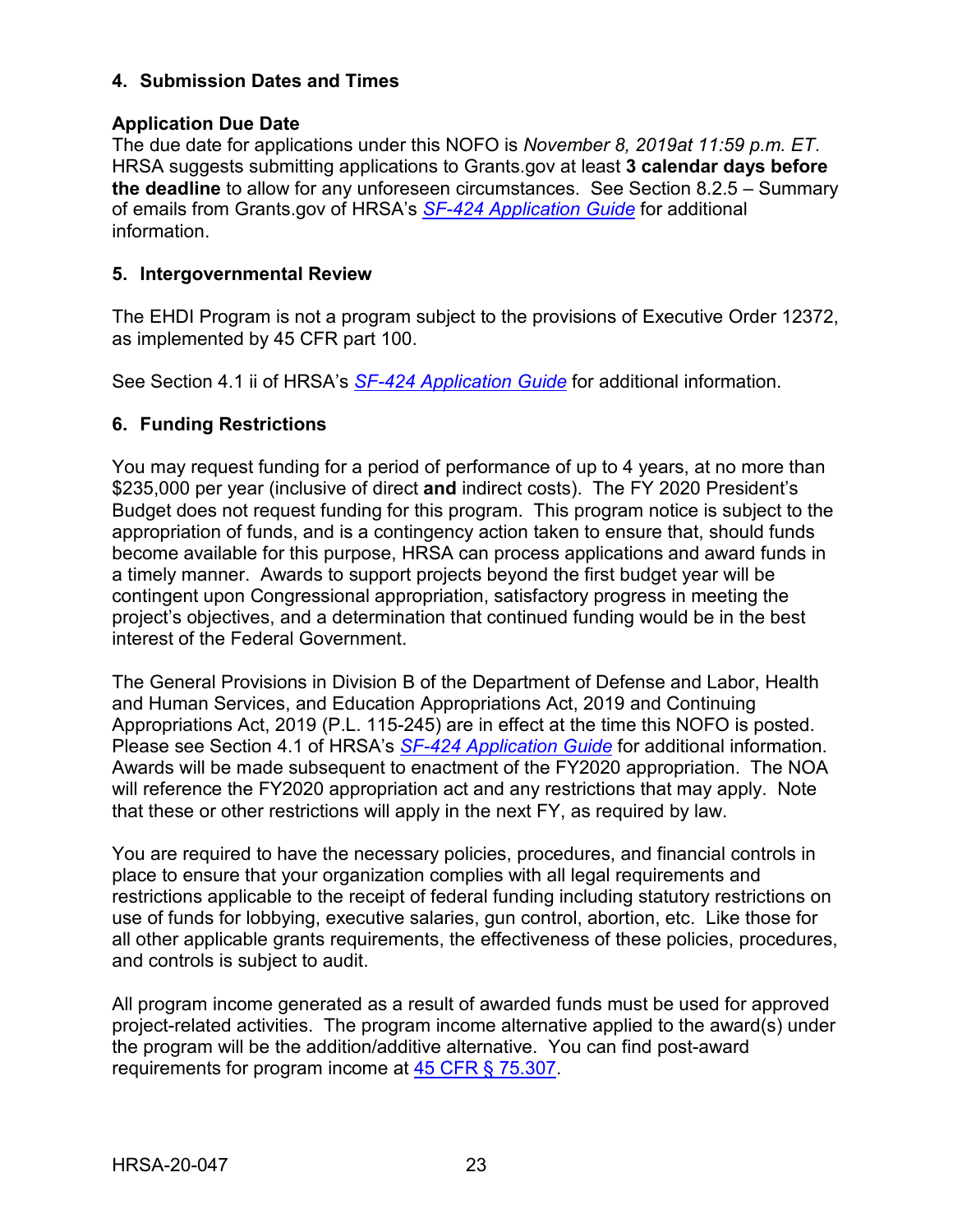## <span id="page-27-0"></span>**V. Application Review Information**

## <span id="page-27-1"></span>**1. Review Criteria**

HRSA has procedures for assessing the technical merit of applications to provide for an objective review and to assist you in understanding the standards against which your application will be reviewed. HRSA has critical indicators for each review criterion to assist you in presenting pertinent information related to that criterion and to provide the reviewer with a standard for evaluation.

These criteria are the basis upon which the reviewers will evaluate and score the merit of the application. The entire proposal will be considered during objective review.

Review criteria are used to review and rank applications. The Early Hearing Detection and Intervention Program has six review criteria. See the review criteria outlined below with specific detail and scoring points.

<span id="page-27-2"></span>C*riterion 1: NEED (10 points) – Corresponds to Section IV's [Introduction](#page-17-2) and [Needs](#page-17-3)  [Assessment](#page-17-3)*

The strength, completeness, and feasibility of the applicant's:

- a) Proposed project and its alignment with the purpose of this NOFO.
- b) Use of data whenever possible to support the information provided.

This includes:

The extent to which the application:

- a) Describes the state/territory EHDI system, stakeholders, and target populations, including an overview of how the state/territory is performing with regard to the 1- 3-6 recommendations.
- b) Describes the needs of the population and barriers to receiving hearing screening and intervention for newborns, infants, and children and up to age 3 and their families.
- c) Describes disparities based on race, ethnicity, gender identity, sexual orientation, geography, socio-economic status, disability status, primary language, health literacy, and other relevant dimensions.
- d) Discusses relevant barriers and gaps in service areas this project aims to address.
- e) Uses data to support the information provided.

<span id="page-27-3"></span>*Criterion 2: RESPONSE (40 points) – Corresponds to Section IV's [Methodology,](#page-18-0) [Work](#page-19-1)  [Plan,](#page-19-1) and [Resolution of Challenges](#page-20-0)*

#### *Methodology (30 points)*

The strength, completeness, and feasibility of the applicant's:

Proposed methods to address the stated needs and meet **each of the previously described program goals, objectives, requirements, and expectations listed in the [Purpose](#page-4-1) and [Program Description](#page-12-1) sections in this NOFO** including the following:

Stakeholder and Professional Engagement (15 points)

HRSA-20-047 24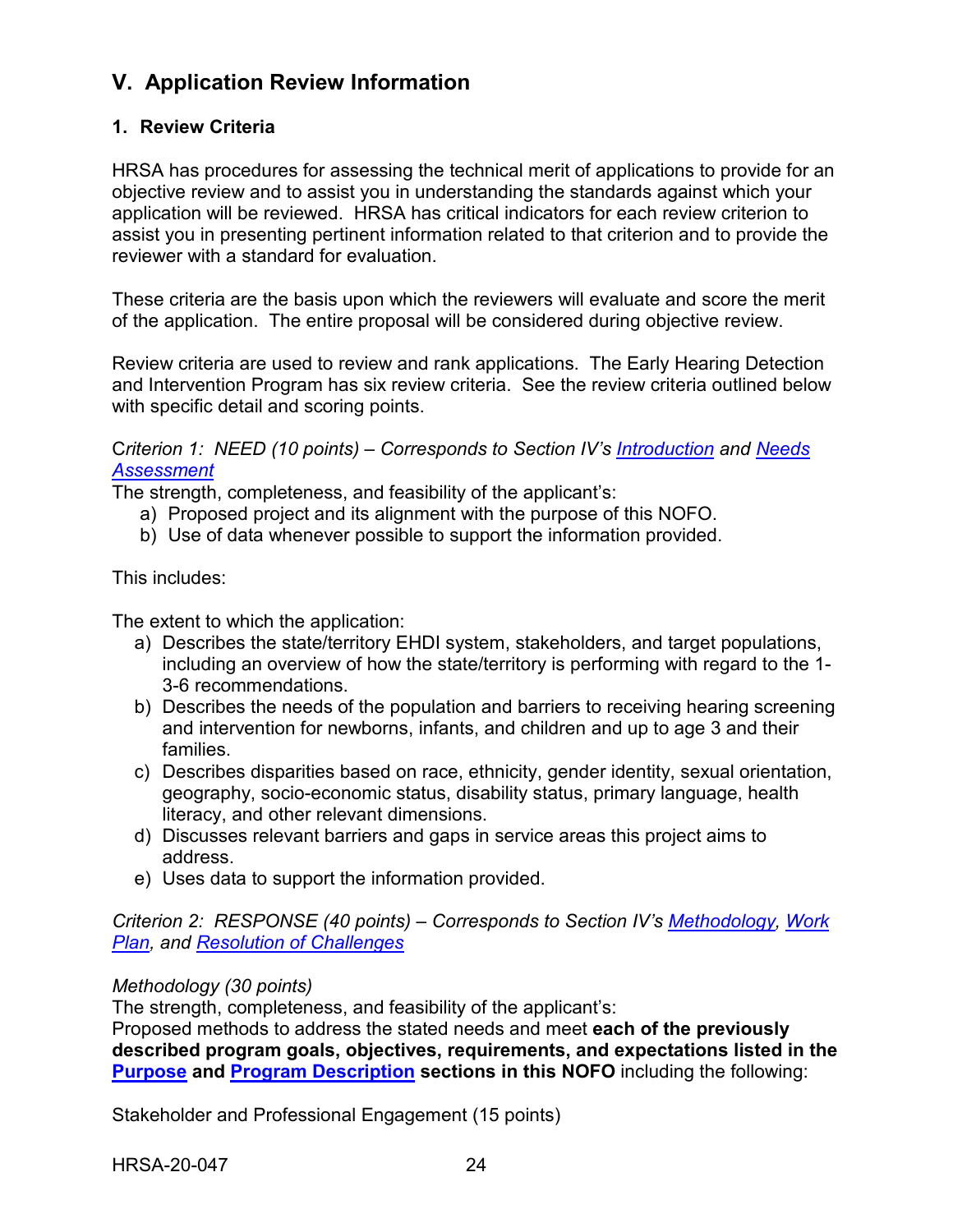- a) Proposed plans to lead efforts to engage all stakeholders in the state/territory EHDI system to improve developmental outcomes for children who are DHH. (See pages 9–13)
- b) Proposed strategies for engaging, educating, and training health professionals and service providers in the EHDI system about the activities described in the [Program Description](#page-12-1) section. (See pages 9–13)

Family Engagement and Early Childhood Coordination (10 points)

- c) Proposed strategies to strengthen the capacity to provide family support and engage families with children who are DHH as well adults who are DHH throughout the EHDI system. This should include a description of how the applicant intends to engage families throughout all project levels, involving family partners in the development, implementation, and evaluation of the EHDI Program. (See pages 9–13)
- d) Described methodologies to assess the current status of coordination across early childhood programs and proposed plan to improve coordination of care and services for families and children who are DHH. (See pages 9–13)

## Collaboration (5 points)

- e) Proposed plans for participating in the Annual Early Hearing Detection and Intervention (EHDI) Meeting: budget may include one or two staff and one family leader to attend the Annual EHDI Meeting.
- f) Proposed plans to work with the HRSA-20-051 (FL3 Center), HRSA-20-048 (EHDI NTRC), HRSA-16-190 (LEND), and HRSA-18-069 (NRC-PFCMH) recipients to implement the various initiatives that are listed in this NOFO

## *Work Plan (5 points)*

The strength, completeness, and feasibility of the applicant's:

- a) Proposed activities or steps used to achieve each of the objectives proposed during the entire period of performance in the Methodology section.
- b) Proposed timeline that includes each activity and identifies responsible staff.
- c) Proposed support and collaboration with key stakeholders in planning, designing, and implementing all activities, including developing the application.

The extent to which the applicant:

a) Describes plans to work with the MCHB project officer, HRSA-20-051 (FL3 Center), HRSA-20-48 (EHDI NTRC), HRSA-16-190 (Pediatric Audiology Competitive Supplement to LEND), and HRSA-18-069 (NRC-PFCMH) recipients.

## *Resolution of Challenges (5 points)*

The extent to which the proposed project:

- a) Responds to the [Purpose](#page-4-1) and [Program Description](#page-12-1) .
- <span id="page-28-0"></span>b) Discusses challenges likely to be encountered in designing and implementing the activities described in the work plan and approaches to resolve such challenges.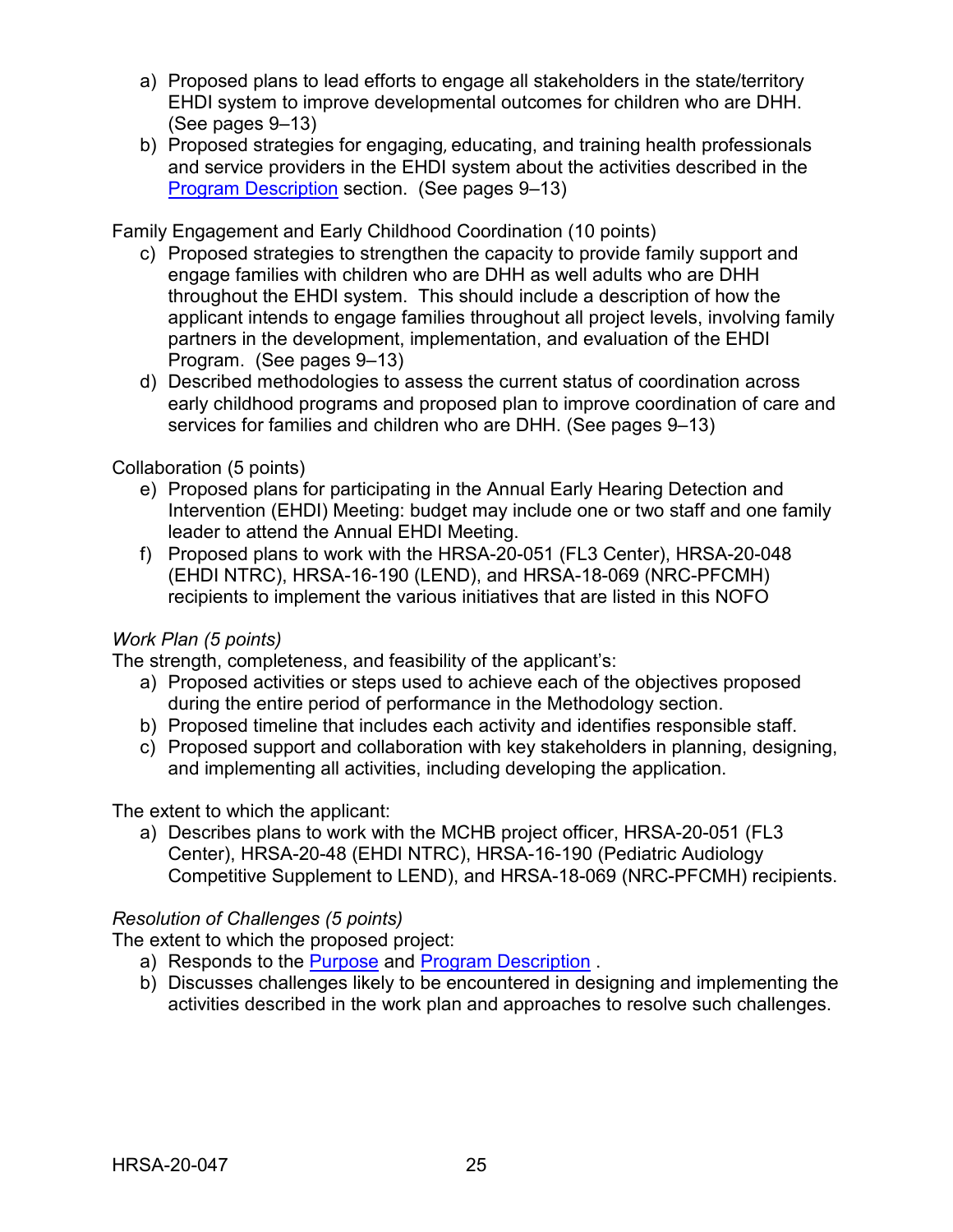*Criterion 3: EVALUATIVE MEASURES* (*20 points) – Corresponds to Section IV's [Methodology,](#page-18-0) [Evaluation and Technical Support Capacity,](#page-20-1) and [Organizational](#page-21-0)  [Information](#page-21-0)*

The strength and effectiveness of the method proposed to monitor and evaluate the project results. Evidence that the evaluative measures will be able to assess to what extent:

- a) The program objectives have been met, and
- b) Progress or achievements can be attributed to the project.

#### <span id="page-29-0"></span>*Criterion 4: IMPACT (10 points) – Corresponds to Section IV's [Methodology](#page-18-0) and [Work Plan](#page-19-1)*

The extent to which the application demonstrates that the proposed project will have a public health impact and the project will be effective, if funded; and also demonstrates the strength, completeness, and feasibility of the applicant's:

- a) Proposed project logic model.
- b) Proposed plan to engage all EHDI system stakeholders to improve developmental outcomes of children who are DHH.
- c) Proposed statement for project sustainability and diffusion of promising practices after the period of federal funding ends.

#### <span id="page-29-2"></span>*Criterion 5: RESOURCES/CAPABILITIES (15 points) – Corresponds to Section IV's [Evaluation and Technical Support Capacity](#page-20-1) and [Organizational Information](#page-21-0)*

The extent to which the applicant:

- a) Describes the organization's current mission and structure, scope of current activities, existing available resources, and how these elements all contribute to the organization's ability to conduct the program requirements and meet program expectations.
- b) Describes the organization's capacity to engage families, health professionals, and service providers.
- c) Discusses how the organization will follow the methodology and plan, as outlined in the application, properly account for federal funds, and document all costs to avoid audit findings.
- d) Describes how the organization will routinely assess and improve the unique needs of the target populations of the communities served.
- e) Describes the organization's experience working with the EHDI system.

#### <span id="page-29-1"></span>*Criterion 6: SUPPORT REQUESTED (5 points) – Corresponds to Section IV's [Methodology,](#page-18-0) [Work Plan,](#page-19-1) [Organizational Information,](#page-21-0) and [Budget Narrative](#page-22-1)*

The reasonableness of the proposed budget for each year of the period of performance in relation to the objectives, the complexity of the research activities, and the anticipated results, including

The extent to which the applicant:

- a) Outlines a reasonable budget and required resources, given the scope of work.
- b) Identifies key personnel and allocates adequate time to the project to achieve project objectives.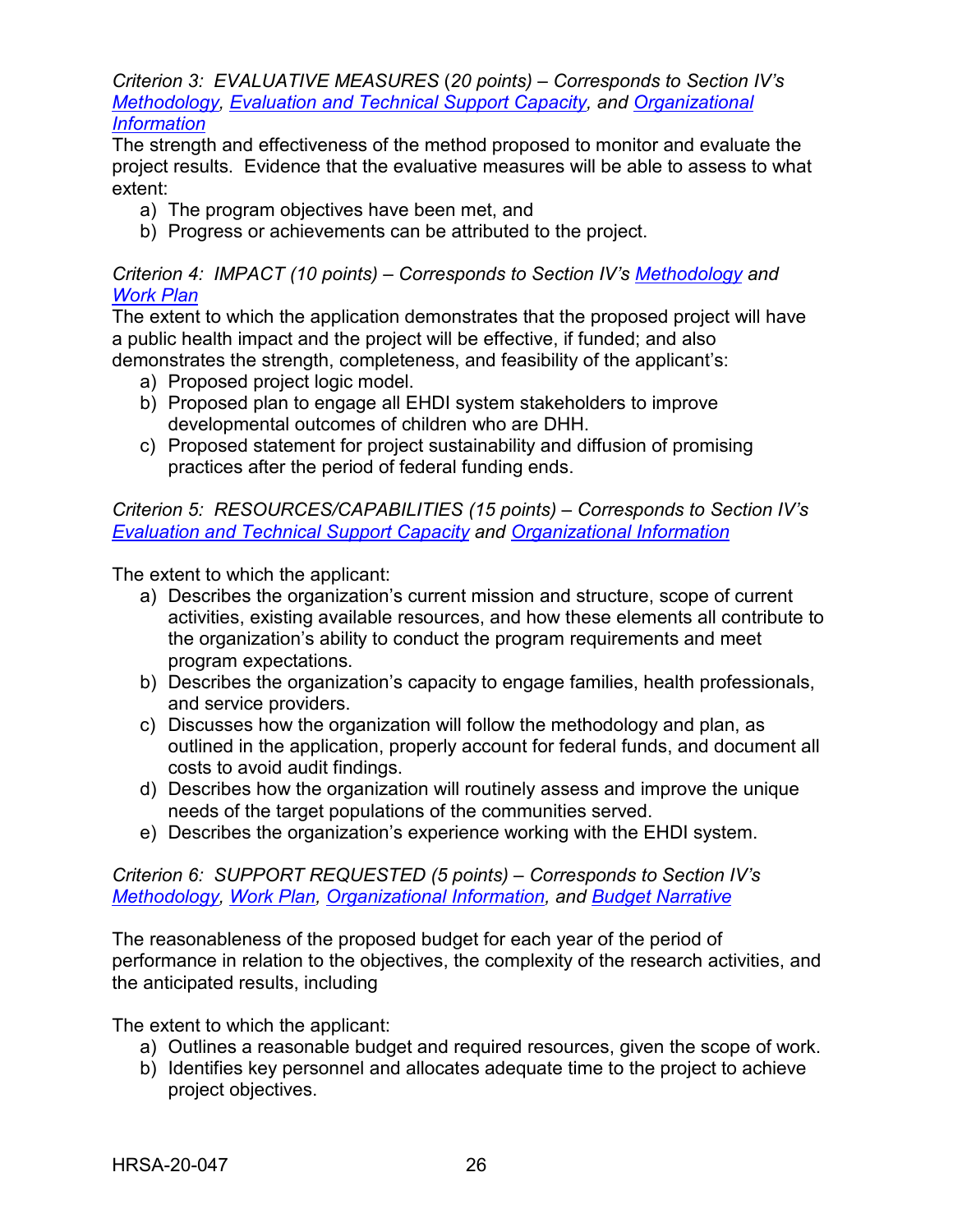- c) Describes funding to support at least one, but no more than two, staff and one family leader to attend the Annual EHDI meeting. States/territories have the option of including a representative from the IDEA Part C Program as the second staff person to attend the Annual EHDI Meeting.
- d) Allocates at least 25 percent of the awarded budget to statewide family engagement and family support activities.

## <span id="page-30-0"></span>**2. Review and Selection Process**

The objective review process provides an objective evaluation to the individuals responsible for making award decisions. The highest ranked applications receive consideration for award within available funding ranges. HRSA may also consider assessment of risk and the other pre-award activities described in Section 3 below.

In addition to the ranking based on merit criteria, HRSA approving officials will apply other factors described below in selecting applications for award:

• In order to ensure geographic distribution, only one award will be made to conduct activities in a state or territory.  $(45 \text{ CFR} \text{ part } 75, \text{ Appendix 1 (E)(2)})$ 

See Section 5.3 of HRSA's *SF-424 [Application Guide](http://www.hrsa.gov/grants/apply/applicationguide/sf424guide.pdf)* for more details.

## **Funding Priorities**

This program includes an administrative funding priority. A funding priority is the favorable adjustment of combined review scores of individually approved applications when applications meet specified criteria. HRSA staff adjusts the score by a set, predetermined number of points. The EHDI Program has one funding priority:

Priority 1: Progress Report (for competing continuations only) (5 points) You will be granted a funding priority if: A progress report is submitted [\(Attachment 6\)](#page-24-1) highlighting program-specific accomplishments. The progress report should be a brief narrative summary of the accomplishments, in relation to the objectives of the program during the current period of performance.

## <span id="page-30-1"></span>**3. Assessment of Risk**

HRSA may elect not to fund applicants with management or financial instability that directly relates to the organization's ability to implement statutory, regulatory or other requirements [\(45 CFR § 75.205\)](https://www.ecfr.gov/cgi-bin/retrieveECFR?gp=1&SID=4d52364ec83fab994c665943dadf9cf7&ty=HTML&h=L&r=PART&n=pt45.1.75).

HRSA reviews applications receiving a favorable objective review for other considerations that include past performance, as applicable, cost analysis of the project/program budget, assessment of your management systems, ensuring continued applicant eligibility, and compliance with any public policy requirements, including those requiring just-in-time submissions. HRSA may ask you to submit additional programmatic or administrative information (such as an updated budget or "other support" information) or to undertake certain activities (such as negotiation of an indirect cost rate) in anticipation of an award. However, even at this point in the process, such requests do not guarantee that HRSA will make an award. Following review of all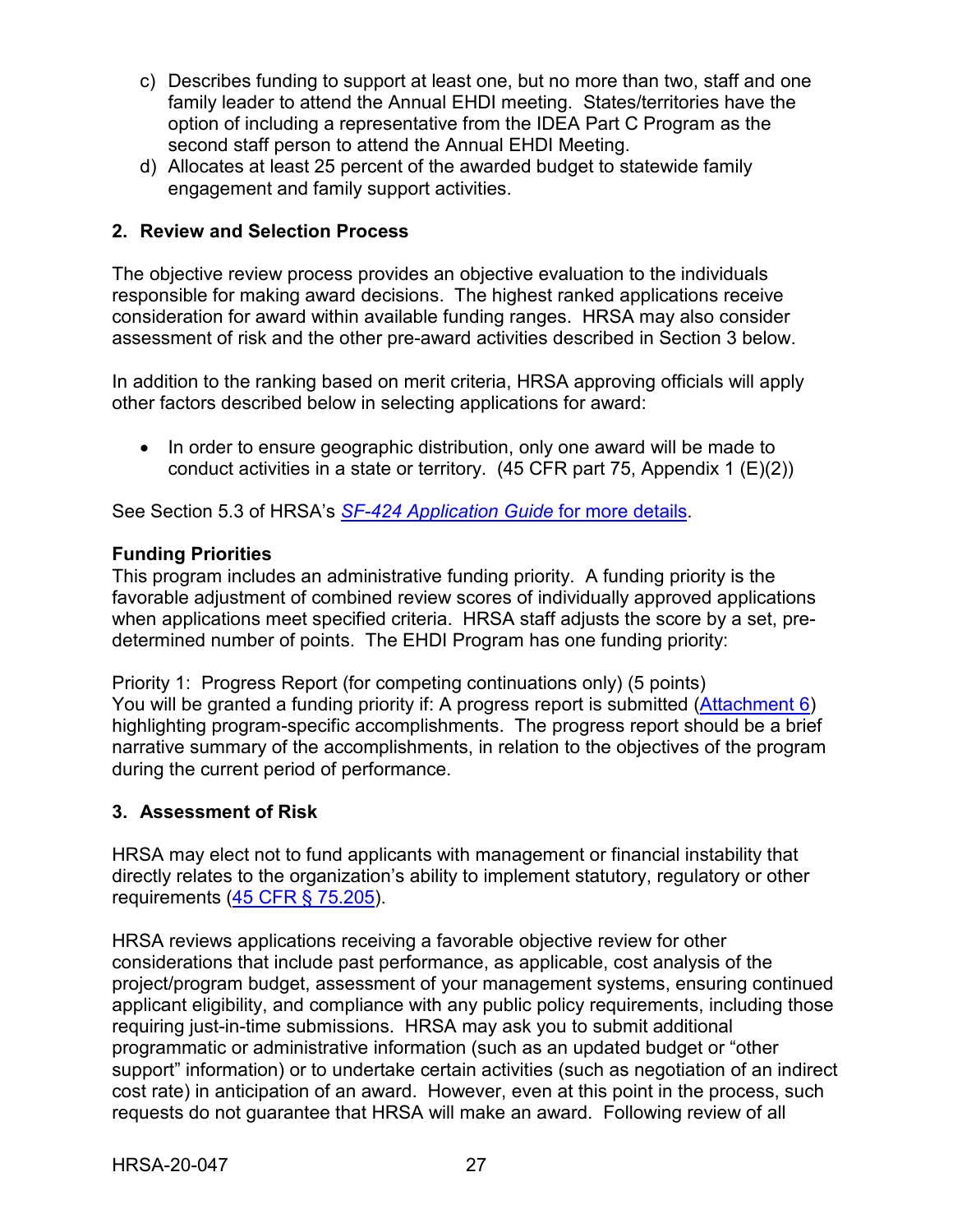applicable information, HRSA's approving and business management officials will determine whether HRSA can make an award, if special conditions are required, and what level of funding is appropriate.

Award decisions are discretionary and are not subject to appeal to any HRSA or HHS official or board.

Effective January 1, 2016, HRSA is required to review and consider any information about your organization that is in the [Federal Awardee Performance and Integrity](https://www.fapiis.gov/)  [Information System \(FAPIIS\).](https://www.fapiis.gov/) You may review and comment on any information about your organization that a federal awarding agency previously entered. HRSA will consider any of your comments, in addition to other information in [FAPIIS](https://www.fapiis.gov/) in making a judgment about your organization's integrity, business ethics, and record of performance under federal awards when completing the review of risk posed as described in [45 CFR § 75.205 HHS Awarding Agency Review of Risk Posed by](https://www.ecfr.gov/cgi-bin/retrieveECFR?gp=1&SID=4d52364ec83fab994c665943dadf9cf7&ty=HTML&h=L&r=PART&n=pt45.1.75)  [Applicants.](https://www.ecfr.gov/cgi-bin/retrieveECFR?gp=1&SID=4d52364ec83fab994c665943dadf9cf7&ty=HTML&h=L&r=PART&n=pt45.1.75)

HRSA will report to FAPIIS a determination that an applicant is not qualified (45 CFR § [75.212\)](https://www.ecfr.gov/cgi-bin/retrieveECFR?gp=1&SID=4d52364ec83fab994c665943dadf9cf7&ty=HTML&h=L&r=PART&n=pt45.1.75).

## <span id="page-31-0"></span>**VI. Award Administration Information**

## <span id="page-31-1"></span>**1. Award Notices**

HRSA will issue the NOA prior to the start date of April 1, 2020. See Section 5.4 of HRSA's *SF-424 [Application Guide](http://www.hrsa.gov/grants/apply/applicationguide/sf424guide.pdf)* for additional information.

## <span id="page-31-2"></span>**2. Administrative and National Policy Requirements**

See Section 2.1 of HRSA's *SF-424 [Application Guide](http://www.hrsa.gov/grants/apply/applicationguide/sf424guide.pdf)*.

#### **Requirements of Subawards**

The terms and conditions in the NOA apply directly to the recipient of HRSA funds. The recipient is accountable for the performance of the project, program, or activity; the appropriate expenditure of funds under the award by all parties; and all other obligations of the recipient, as cited in the NOA. In general, the requirements that apply to the recipient, including public policy requirements, also apply to subrecipients under awards. See [45 CFR § 75.101 Applicability](https://www.ecfr.gov/cgi-bin/retrieveECFR?gp=1&SID=4d52364ec83fab994c665943dadf9cf7&ty=HTML&h=L&r=PART&n=pt45.1.75) for more details.

## **Data Rights**

All publications developed or purchased with funds awarded under this notice must be consistent with the requirements of the program. Pursuant to 45 CFR § 75.322(b), the recipient owns the copyright for materials that it develops under an award issued pursuant to this notice, and HHS reserves a royalty-free, nonexclusive, and irrevocable right to reproduce, publish, or otherwise use those materials for federal purposes, and to authorize others to do so. In addition, pursuant to 45 CFR § 75.322(d), the Federal Government has the right to obtain, reproduce, publish, or otherwise use data produced under this award and has the right to authorize others to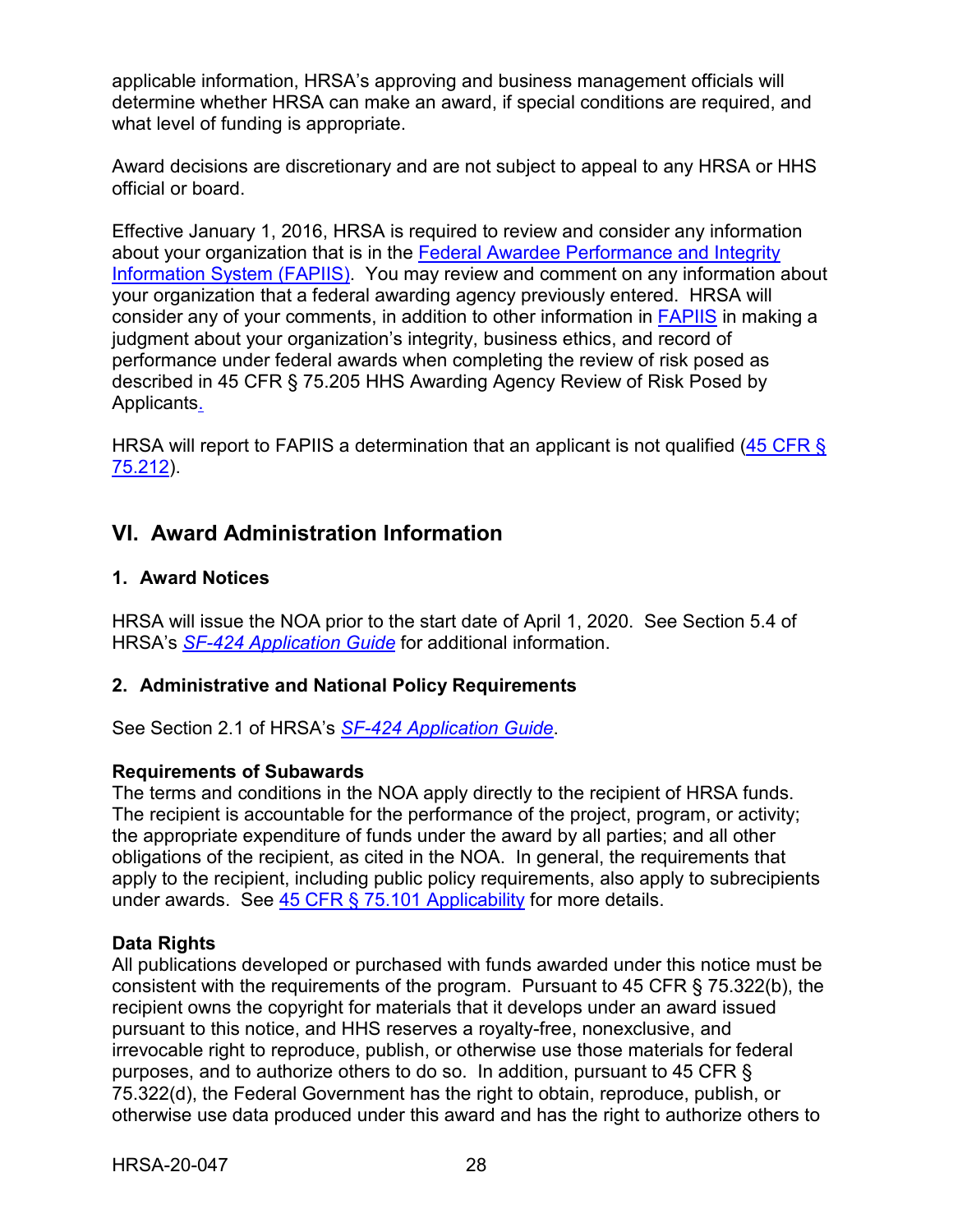receive, reproduce, publish, or otherwise use such data for federal purposes, e.g., to make it available in government-sponsored databases for use by others. If applicable, the specific scope of HRSA rights with respect to a particular federally supported effort will be addressed in the NOA. Data and copyright-protected works developed by a subrecipient also are subject to the Federal Government's data rights.

## **Human Subjects Protection**

Federal regulations [\(45 CFR part 46\)](https://www.ecfr.gov/cgi-bin/text-idx?SID=5ec405e535881de66e6f153cdf4cdcf8&mc=true&node=pt45.1.46&rgn=div5) require that applications and proposals involving human subjects must be evaluated with reference to the risks to the subjects, the adequacy of protection against these risks, the potential benefits of the research to the subjects and others, and the importance of the knowledge gained or to be gained. If you anticipate research involving human subjects, you must meet the requirements of the HHS regulations to protect human subjects from research risks.

## <span id="page-32-0"></span>**3. Reporting**

Award recipients must comply with Section 6 of HRSA's *SF-424 [Application Guide](http://www.hrsa.gov/grants/apply/applicationguide/sf424guide.pdf)* **and** the following reporting and review activities:

1) **DGIS Performance Reports.** Available through the Electronic Handbooks (EHBs), the Discretionary Grant Information System (DGIS) is where recipients will report annual performance data to HRSA. Award recipients are required to submit a DGIS Performance Report **annually**, by the specified deadline. To prepare successful applicants for their reporting requirements, the listing of administrative forms and performance measures for this program are available at [https://perf-data.hrsa.gov/MchbExternal/DgisApp/formassignmentlist/H61\\_3.html.](https://perf-data.hrsa.gov/MchbExternal/DgisApp/formassignmentlist/H61_3.html) The type of report required is determined by the project year of the award's period of performance.

| <b>Type of Report</b>                                        | <b>Reporting Period</b>                                                                                              | <b>Available Date</b>                                                | <b>Report Due Date</b>              |
|--------------------------------------------------------------|----------------------------------------------------------------------------------------------------------------------|----------------------------------------------------------------------|-------------------------------------|
| a) New Competing<br><b>Performance</b><br><b>Report</b>      | April 1, 2020–March 31,<br>2021<br>(administrative data and<br>performance measure<br>projections, as<br>applicable) | Period of<br>performance start<br>date                               | 120 days from the<br>available date |
| b) Non-Competing<br><b>Performance</b><br>Report             | April 1, 2021–March 31,<br>2022<br>April 1, 2022–March 31,<br>2023                                                   | Beginning of<br>each budget<br>period (Years 2-<br>4, as applicable) | 120 days from the<br>available date |
| c) Project Period<br><b>End Performance</b><br><b>Report</b> | April 1, 2023–March 31,<br>2024                                                                                      | Period of<br>performance end<br>date                                 | 90 days from the<br>available date  |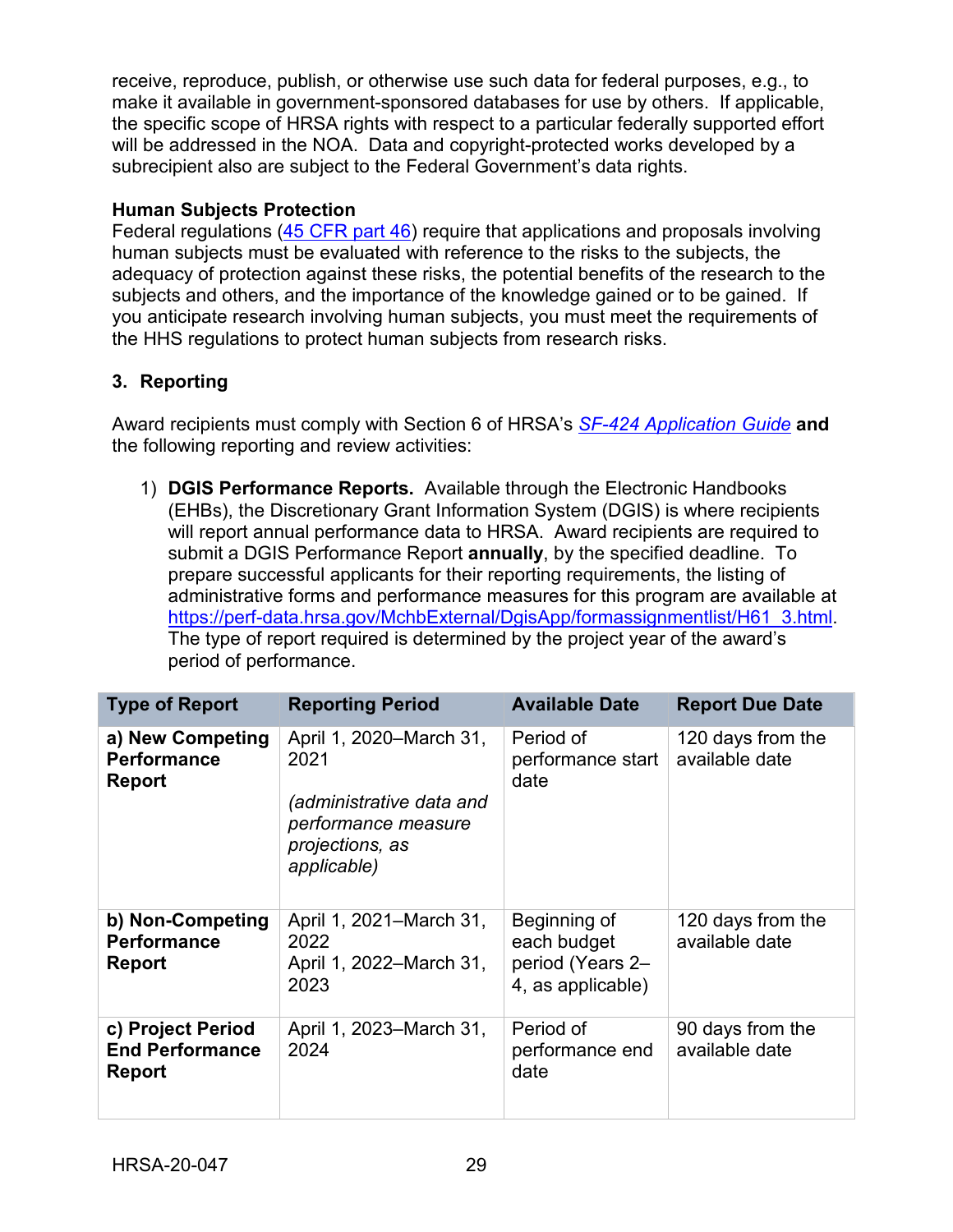The full OMB-approved reporting package is accessible at <https://mchb.hrsa.gov/data-research-epidemiology/discretionary-grant-data-collection> (OMB Number: 0915-0298 | Expiration Date: 06/30/2022).

- 2) **Progress Report(s)**. The recipient must submit a progress report narrative to HRSA **annually** via the Non-Competing Continuation Renewal in the EHBs, which should address progress against program outcomes (e.g., accomplishments, barriers, significant changes, plans for the upcoming budget year), and include annual data on performance measures identified in the Project Narrative, if not captured by DGIS. Submission and HRSA approval of a progress report will trigger the budget period renewal and release of each subsequent year of funding. Further information will be available in the NOA.
- 3) **Integrity and Performance Reporting.** The NOA will contain a provision for integrity and performance reporting in [FAPIIS,](https://www.fapiis.gov/) as required in [45 CFR part 75](https://www.ecfr.gov/cgi-bin/retrieveECFR?gp=1&SID=4d52364ec83fab994c665943dadf9cf7&ty=HTML&h=L&r=PART&n=pt45.1.75)  [Appendix XII.](https://www.ecfr.gov/cgi-bin/retrieveECFR?gp=1&SID=4d52364ec83fab994c665943dadf9cf7&ty=HTML&h=L&r=PART&n=pt45.1.75)
- 4) **Final Report Narrative.** The recipient must submit a final report narrative to HRSA after the conclusion of the project.

## <span id="page-33-0"></span>**VII. Agency Contacts**

You may request additional information and/or technical assistance regarding business, administrative, or fiscal issues related to this NOFO by contacting:

Djuana Gibson Grants Management Specialist Division of Grants Management Operations, OFAM Health Resources and Services Administration 5600 Fishers Lane, Mailstop 10SWH03 Rockville, MD 20857 Telephone: (301) 443-3243 Email: [DGibson@hrsa.gov](mailto:DGibson@hrsa.gov)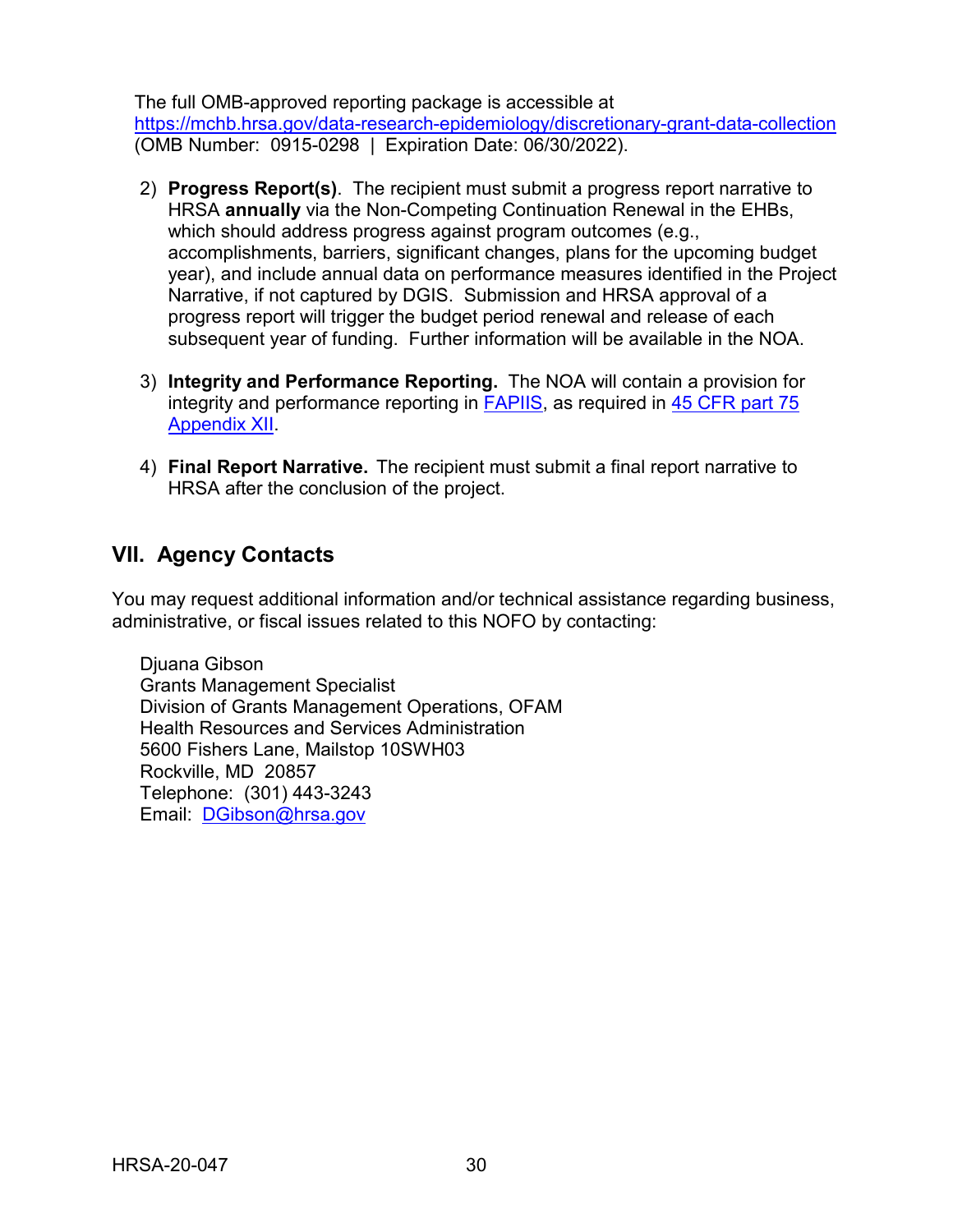You may request additional information regarding the overall program issues and/or technical assistance related to this NOFO by contacting:

Sandra Battiste, MPH Public Health Analyst Attn: Division of Services for Children with Special Health Needs Maternal and Child Health Bureau Health Resources and Services Administration 5600 Fishers Lane, Room 18-N66 Rockville, MD 20857 Telephone: (301) 443-0223 Fax: (301) 443-2960 Email: [SBattiste@hrsa.gov](mailto:sbattiste@hrsa.gov)

Bethany Applebaum, MPH, MA Public Health Analyst Attn: Division of Services for Children with Special Health Needs Maternal and Child Health Bureau Health Resources and Services Administration 5600 Fishers Lane, Room 18-W57 Rockville, MD 20857 Telephone: (301) 443-6314 Fax: (301) 443-2960 Email: [BApplebaum@hrsa.gov](mailto:BApplebaum@hrsa.gov)

You may need assistance when working online to submit your application forms electronically. Always obtain a case number when calling for support. For assistance with submitting the application in Grants.gov, contact Grants.gov 24 hours a day, 7 days a week, excluding federal holidays at:

Grants.gov Contact Center Telephone: 1-800-518-4726 (International Callers, please dial 606-545-5035) Email: [support@grants.gov](mailto:support@grants.gov) Self-Service Knowledge Base: [https://grants](https://grants-portal.psc.gov/Welcome.aspx?pt=Grants)[portal.psc.gov/Welcome.aspx?pt=Grants](https://grants-portal.psc.gov/Welcome.aspx?pt=Grants)

Successful applicants/recipients may need assistance when working online to submit information and reports electronically through HRSA's EHBs. For assistance with submitting information in HRSA's EHBs, contact the HRSA Contact Center, Monday– Friday, 8 a.m. to 8 p.m. ET, excluding federal holidays at:

HRSA Contact Center Telephone: (877) 464-4772 TTY: (877) 897-9910 Web: <http://www.hrsa.gov/about/contact/ehbhelp.aspx>